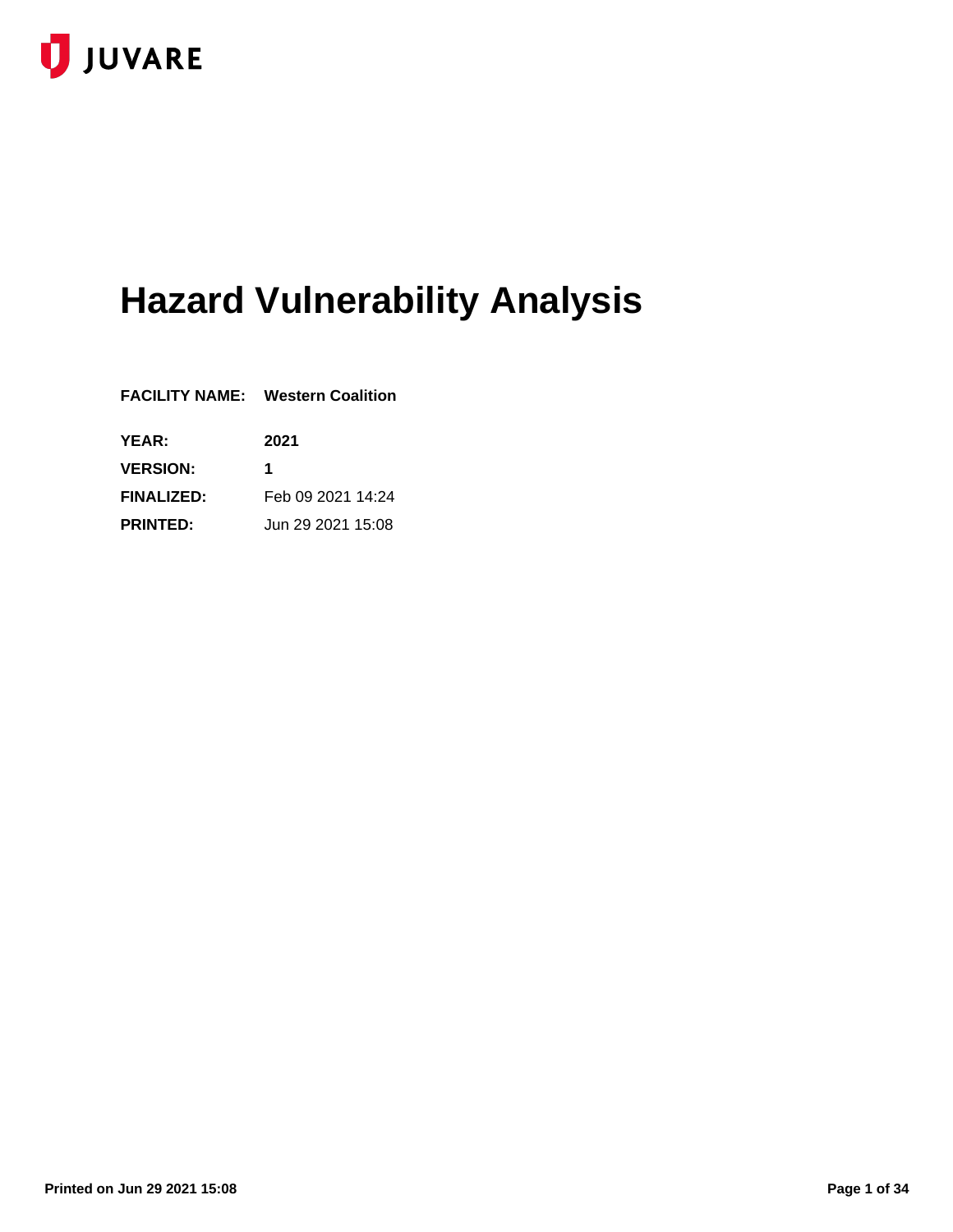

## **Top Risks**

Hazards are ranked according to vulnerability, which is the comparative significance of the threat based on probability, magnitude and mitigation.

| Rank | <b>Hazard</b>                              | <b>Incidents</b> | <b>Vulnerability</b> | Preparedness |
|------|--------------------------------------------|------------------|----------------------|--------------|
|      | 1 Epidemic                                 | $\overline{2}$   | 100% Low             |              |
|      | 2 Infectious Disease Outbreak              | 2                | 100% Low             |              |
|      | 3 Pandemic                                 | 1                | 95% Low              |              |
|      | 4 Patient Surge                            | 1                | 95% Low              |              |
|      | 5 Supply Chain Shortage / Failure          |                  | 95% Low              |              |
|      | 6 Mass Casualty Incident                   | 1                | 87% Low              |              |
|      | 7 Earthquake                               | 0                | 79% Low              |              |
|      | 8 IT System Outage                         | 0                | 78% Low              |              |
|      | 9 Transportation Failure                   | 0                |                      | 78% Medium   |
|      | 10 Hazmat Incident with Mass<br>Casualties | 0                |                      | 74% Medium   |
|      | 11 Suspicious Package / Substance          | 0                | 74% Low              |              |
|      | 12 Water Disruption                        | 0                | 73% Low              |              |
|      | 13 Active Shooter                          | 0                | 72% Low              |              |
|      | 14 Acts of Intent                          | 0                | 72% Low              |              |
|      | 15 Wildland Fire                           | 1                |                      | 72% High     |
|      | 16 Power Outage                            | 0                |                      | 71% Medium   |
|      | 17 Evacuation                              | 0                | 69% Low              |              |
|      | 18 Communication / TelephonyFailure        | 0                |                      | 67% Medium   |
|      | 19 Hazmat Incident                         | 0                |                      | 67% High     |
|      | 20 Workplace Violence / Threat             | 0                |                      | 67% Medium   |
|      | 21 Bomb Threat                             | 0                |                      | 65% Medium   |
|      | 22 Sewer Failure                           | 0                |                      | 64% Medium   |
|      | 23 Inclement Weather                       | 0                |                      | 63% High     |
|      | 24 Seasonal Influenza                      | 0                |                      | 63% High     |
|      | 25 Suicide                                 | 0                |                      | 63% Medium   |
|      | 26 Dam Failure                             | 0                | 61% Low              |              |
|      | 27 Explosion                               | 0                | 60% Low              |              |
|      | 28 HVAC Failure                            | 0                |                      | 60% High     |
|      | 29 Water Contamination                     | 0                |                      | 60% High     |
|      | 30 Landslide                               | 0                | 55% Low              |              |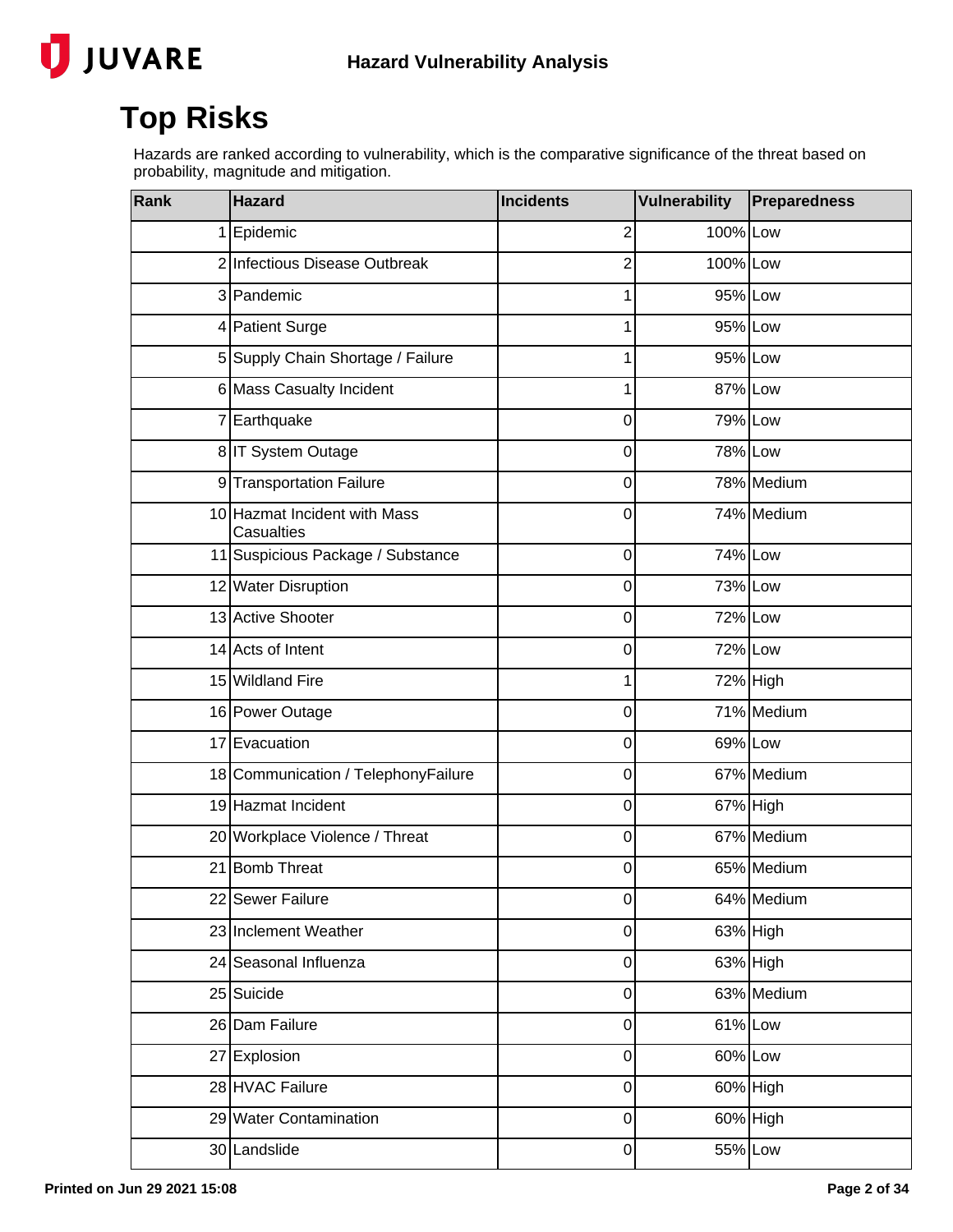# JUVARE

| 31 Temperature Extremes   | 0        |          | 55% High   |
|---------------------------|----------|----------|------------|
| 32 Internal Fire          | $\Omega$ |          | 53% High   |
| 33 External Flood         | 0        | 51% High |            |
| 34 Trauma                 | 0        |          | 51% High   |
| 35 Internal Flood         | 0        |          | 49% High   |
| 36 Shelter in Place       | 0        |          | 46% High   |
| 37 Forensic Admission     | 0        |          | 43% High   |
| 38 VIP Situation          | $\Omega$ |          | 43% High   |
| 39 Gas / Emissions Leak   | $\Omega$ |          | 42% Medium |
| 40 Radiation Exposure     | 0        |          | 42% Medium |
| 41 Generator Failure      | $\Omega$ |          | 38% High   |
| 42 Natural Gas Disruption | 0        |          | 38% Medium |
| 43 Planned Power Outages  | 0        |          | 38% High   |

### **PREPARED BY:**

**SIGNATURE:**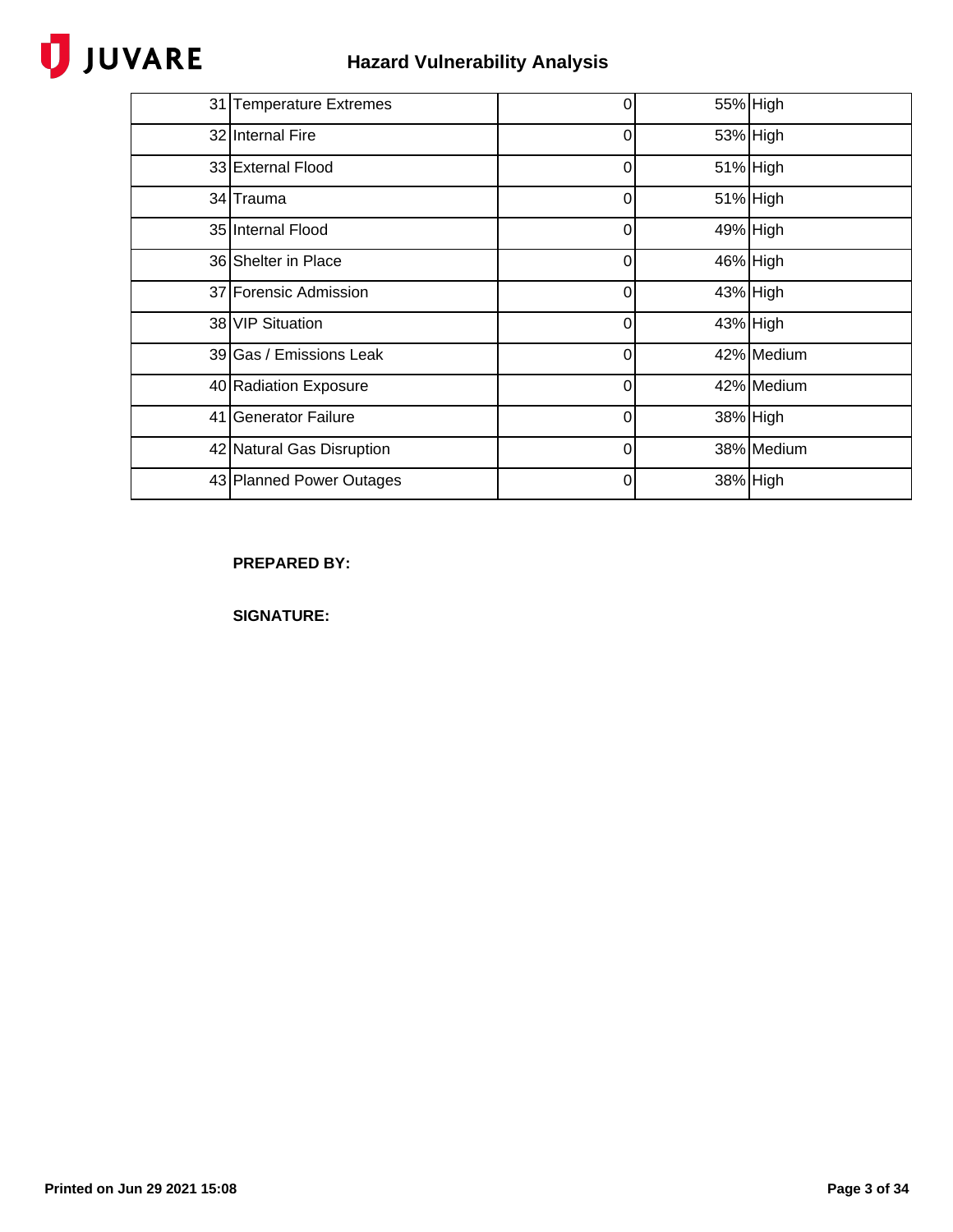

## **Hazards**

| <b>HAZARD:</b>                                                   | #1 Epidemic                    |                           |     |
|------------------------------------------------------------------|--------------------------------|---------------------------|-----|
| <b>PROBABILITY:</b>                                              | High                           |                           |     |
| <b>MAGNITUDE</b>                                                 |                                | <b>MITIGATION</b>         |     |
| Human Impact:                                                    | High                           | Preparedness:             | Low |
| Property Impact:                                                 | High                           | Internal Response:        | Low |
| <b>Business Impact:</b>                                          | High                           | <b>External Response:</b> | Low |
| <b>ASSOCIATED INCIDENTS</b>                                      |                                |                           |     |
| There are no incidents associated                                |                                |                           |     |
| Incidents managed outside of eICS:                               |                                | $\mathbf{2}$              |     |
| <b>HAZARD:</b>                                                   | #2 Infectious Disease Outbreak |                           |     |
| <b>PROBABILITY:</b>                                              | High                           |                           |     |
| <b>MAGNITUDE</b>                                                 |                                | <b>MITIGATION</b>         |     |
| Human Impact:                                                    | <b>High</b>                    | Preparedness:             | Low |
| Property Impact:                                                 | High                           | Internal Response:        | Low |
| <b>Business Impact:</b>                                          | High                           | <b>External Response:</b> | Low |
| <b>ASSOCIATED INCIDENTS</b><br>There are no incidents associated |                                |                           |     |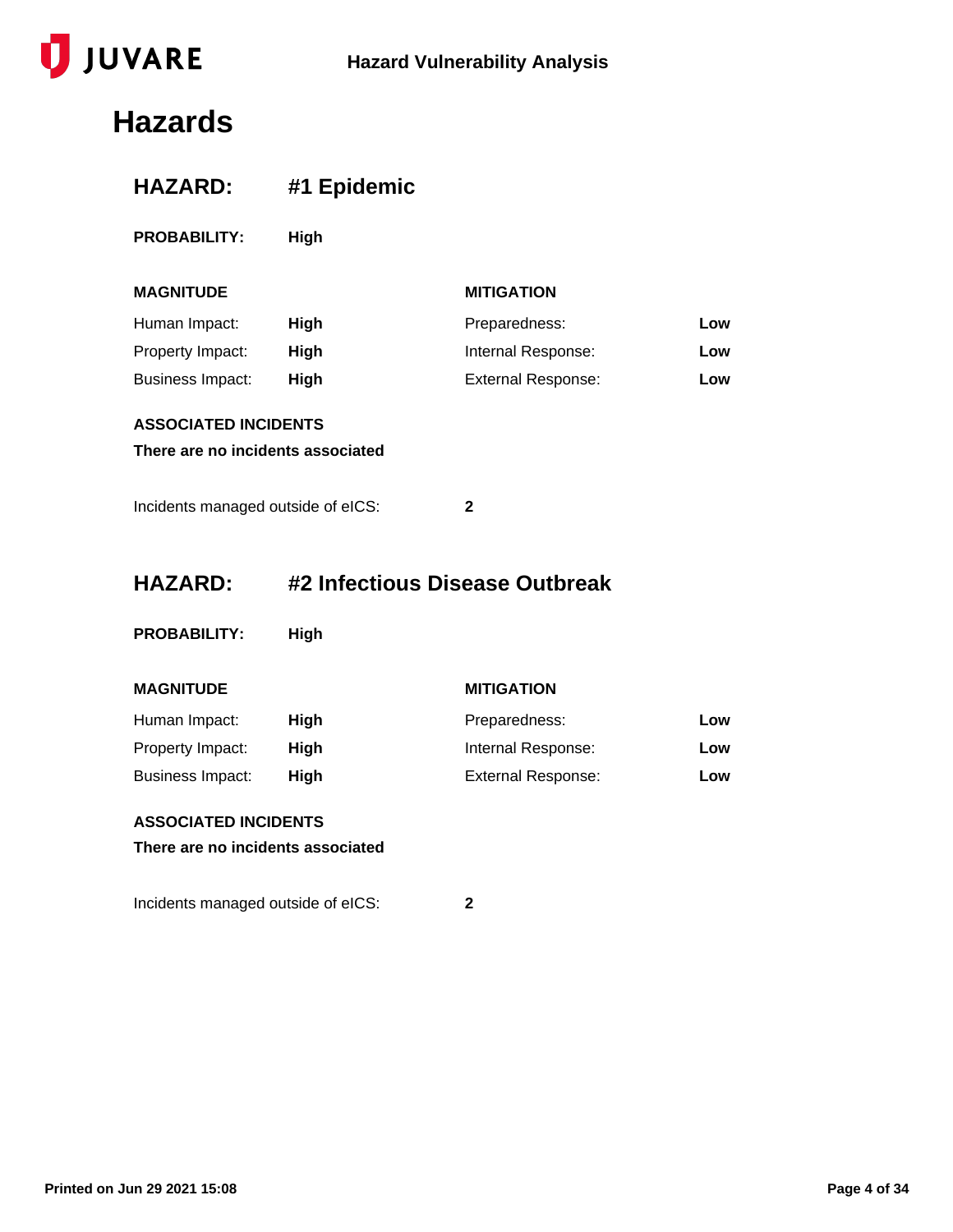

### **HAZARD: #3 Pandemic**

**PROBABILITY: High**

| <b>MAGNITUDE</b>                                                                                       |      | <b>MITIGATION</b>         |     |
|--------------------------------------------------------------------------------------------------------|------|---------------------------|-----|
| Human Impact:                                                                                          | High | Preparedness:             | Low |
| Property Impact:                                                                                       | High | Internal Response:        | Low |
| <b>Business Impact:</b>                                                                                | High | <b>External Response:</b> | Low |
| <b>ASSOCIATED INCIDENTS</b><br>There are no incidents associated<br>Incidents managed outside of eICS: |      | 1                         |     |

### **HAZARD: #4 Patient Surge**

**PROBABILITY: High**

#### **MAGNITUDE MITIGATION**

| Human Impact:    | High | Preparedness:             | Low |
|------------------|------|---------------------------|-----|
| Property Impact: | High | Internal Response:        | Low |
| Business Impact: | Hiah | <b>External Response:</b> | Low |

#### **ASSOCIATED INCIDENTS**

**There are no incidents associated**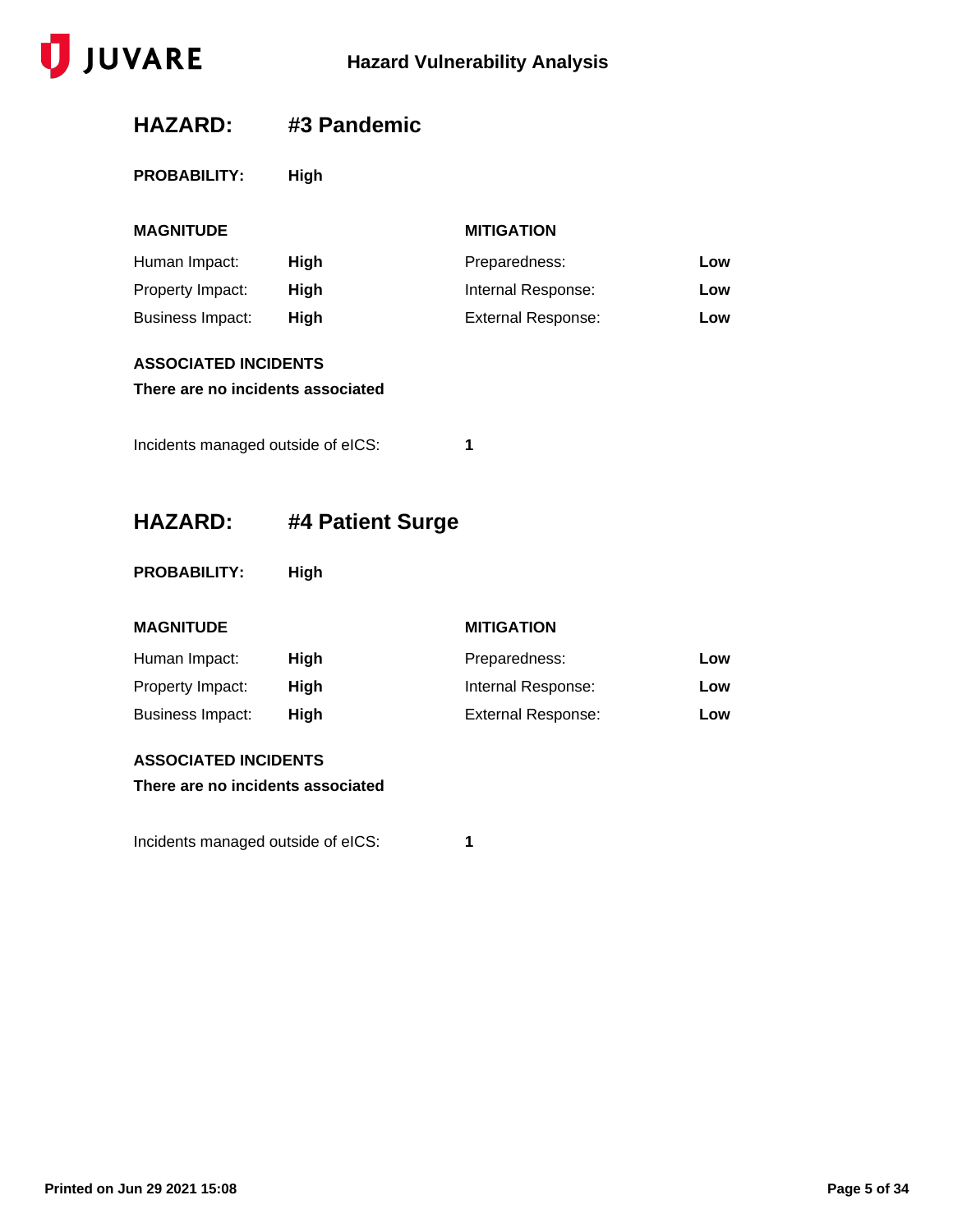

## **HAZARD: #5 Supply Chain Shortage / Failure**

**PROBABILITY: High**

| <b>MAGNITUDE</b>                                                 |                           | <b>MITIGATION</b>         |     |
|------------------------------------------------------------------|---------------------------|---------------------------|-----|
| Human Impact:                                                    | High                      | Preparedness:             | Low |
| Property Impact:                                                 | High                      | Internal Response:        | Low |
| <b>Business Impact:</b>                                          | High                      | <b>External Response:</b> | Low |
| <b>ASSOCIATED INCIDENTS</b><br>There are no incidents associated |                           |                           |     |
| Incidents managed outside of eICS:                               |                           | 1                         |     |
| <b>HAZARD:</b>                                                   | #6 Mass Casualty Incident |                           |     |
| <b>PROBABILITY:</b>                                              | High                      |                           |     |
| <b>MAGNITUDE</b>                                                 |                           | <b>MITIGATION</b>         |     |

| Human Impact:    | Hiah   | Preparedness:      | Low           |
|------------------|--------|--------------------|---------------|
| Property Impact: | Medium | Internal Response: | Low           |
| Business Impact: | Hiah   | External Response: | <b>Medium</b> |

#### **ASSOCIATED INCIDENTS**

**There are no incidents associated**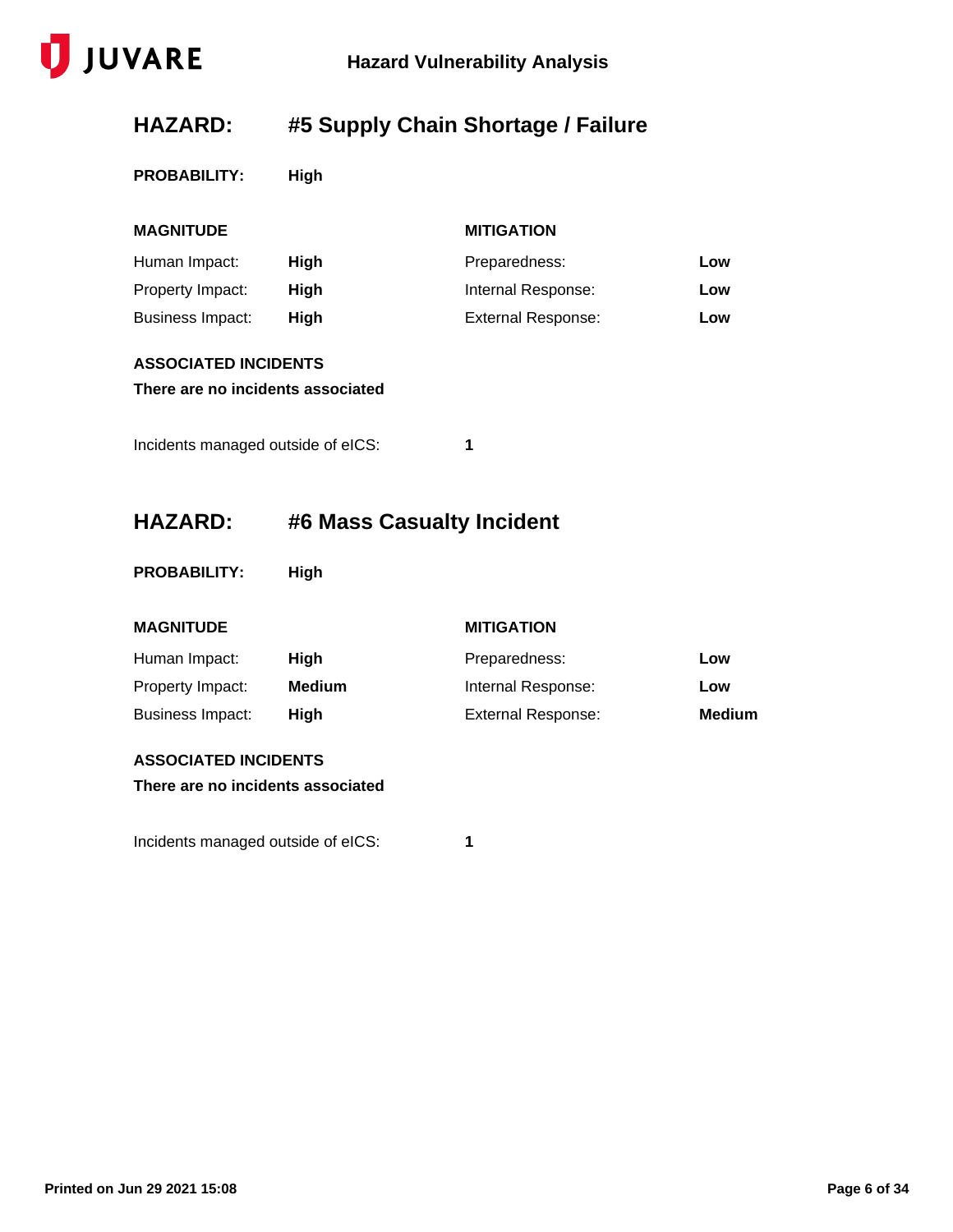

## **HAZARD: #7 Earthquake**

|  | <b>PROBABILITY:</b> |  | Medium |
|--|---------------------|--|--------|
|--|---------------------|--|--------|

| <b>MAGNITUDE</b>                   |                     | <b>MITIGATION</b>         |               |  |
|------------------------------------|---------------------|---------------------------|---------------|--|
| Human Impact:                      | <b>Medium</b>       | Preparedness:             | Low           |  |
| Property Impact:                   | High                | Internal Response:        | Low           |  |
| <b>Business Impact:</b>            | High                | <b>External Response:</b> | Low           |  |
| <b>ASSOCIATED INCIDENTS</b>        |                     |                           |               |  |
| There are no incidents associated  |                     |                           |               |  |
| Incidents managed outside of eICS: |                     | $\bf{0}$                  |               |  |
| <b>HAZARD:</b>                     | #8 IT System Outage |                           |               |  |
| <b>PROBABILITY:</b>                | High                |                           |               |  |
| <b>MAGNITUDE</b>                   |                     | <b>MITIGATION</b>         |               |  |
| Human Impact:                      | High                | Preparedness:             | Low           |  |
| Property Impact:                   | <b>Medium</b>       | Internal Response:        | <b>Medium</b> |  |
| <b>Business Impact:</b>            | High                | <b>External Response:</b> | <b>Medium</b> |  |
| <b>ASSOCIATED INCIDENTS</b>        |                     |                           |               |  |
| There are no incidents associated  |                     |                           |               |  |
|                                    |                     |                           |               |  |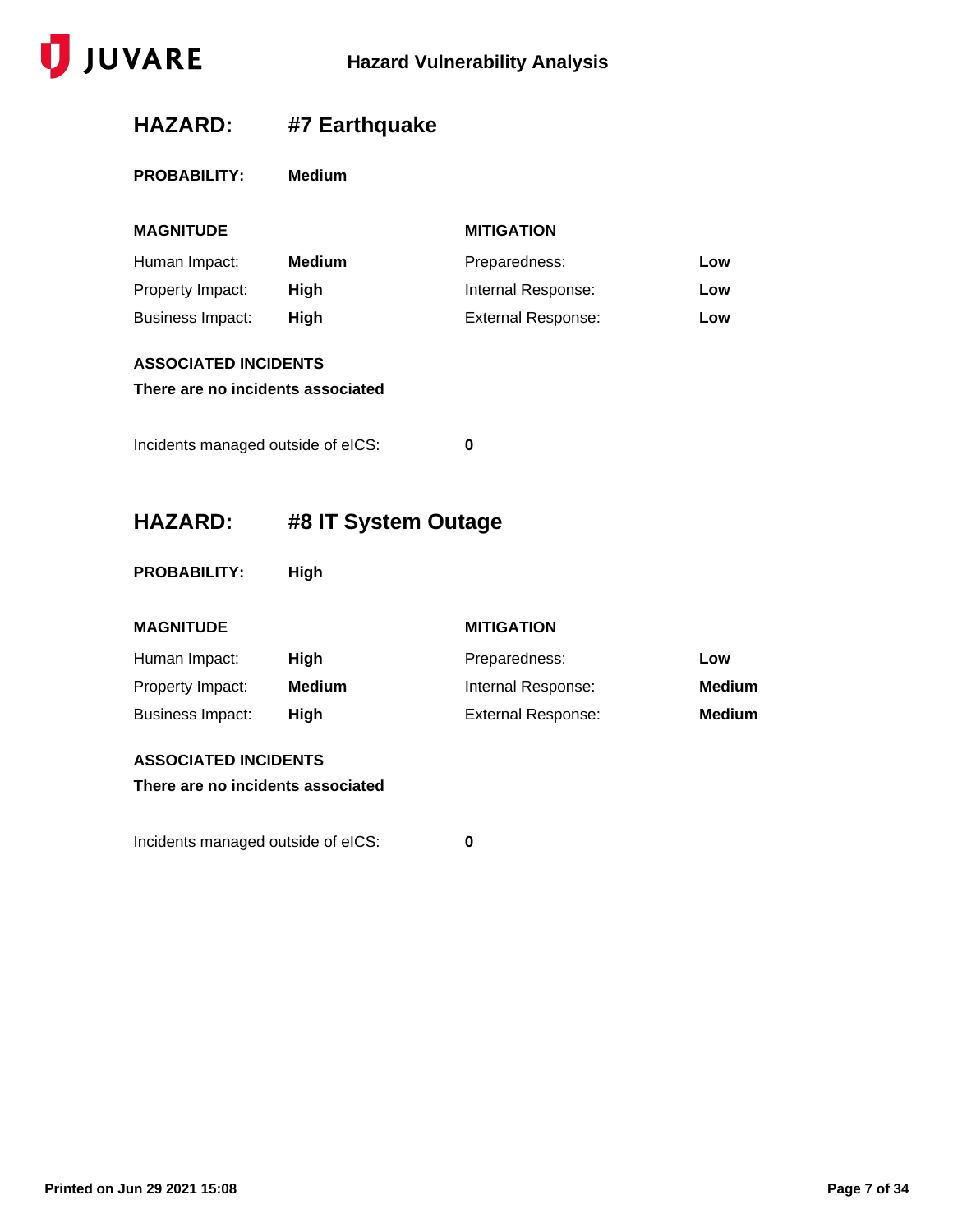

## **HAZARD: #9 Transportation Failure**

|  | <b>PROBABILITY:</b> | <b>High</b> |  |
|--|---------------------|-------------|--|
|  |                     |             |  |

| <b>MAGNITUDE</b>                   |      | <b>MITIGATION</b>         |               |  |  |
|------------------------------------|------|---------------------------|---------------|--|--|
| Human Impact:                      | High | Preparedness:             | <b>Medium</b> |  |  |
| Property Impact:                   | High | Internal Response:        | <b>Medium</b> |  |  |
| <b>Business Impact:</b>            | High | <b>External Response:</b> | <b>Medium</b> |  |  |
| <b>ASSOCIATED INCIDENTS</b>        |      |                           |               |  |  |
| There are no incidents associated  |      |                           |               |  |  |
|                                    |      |                           |               |  |  |
| Incidents managed outside of eICS: |      | 0                         |               |  |  |

### **HAZARD: #10 Hazmat Incident with Mass Casualties**

| <b>PROBABILITY:</b> |  | <b>High</b> |
|---------------------|--|-------------|
|                     |  |             |

|  | <b>MAGNITUDE</b> |
|--|------------------|
|  |                  |

#### **MITIGATION**

| Human Impact:    | High | Preparedness:             | Medium |
|------------------|------|---------------------------|--------|
| Property Impact: | Hiah | Internal Response:        | Medium |
| Business Impact: | Hiah | <b>External Response:</b> | High   |

#### **ASSOCIATED INCIDENTS**

**There are no incidents associated**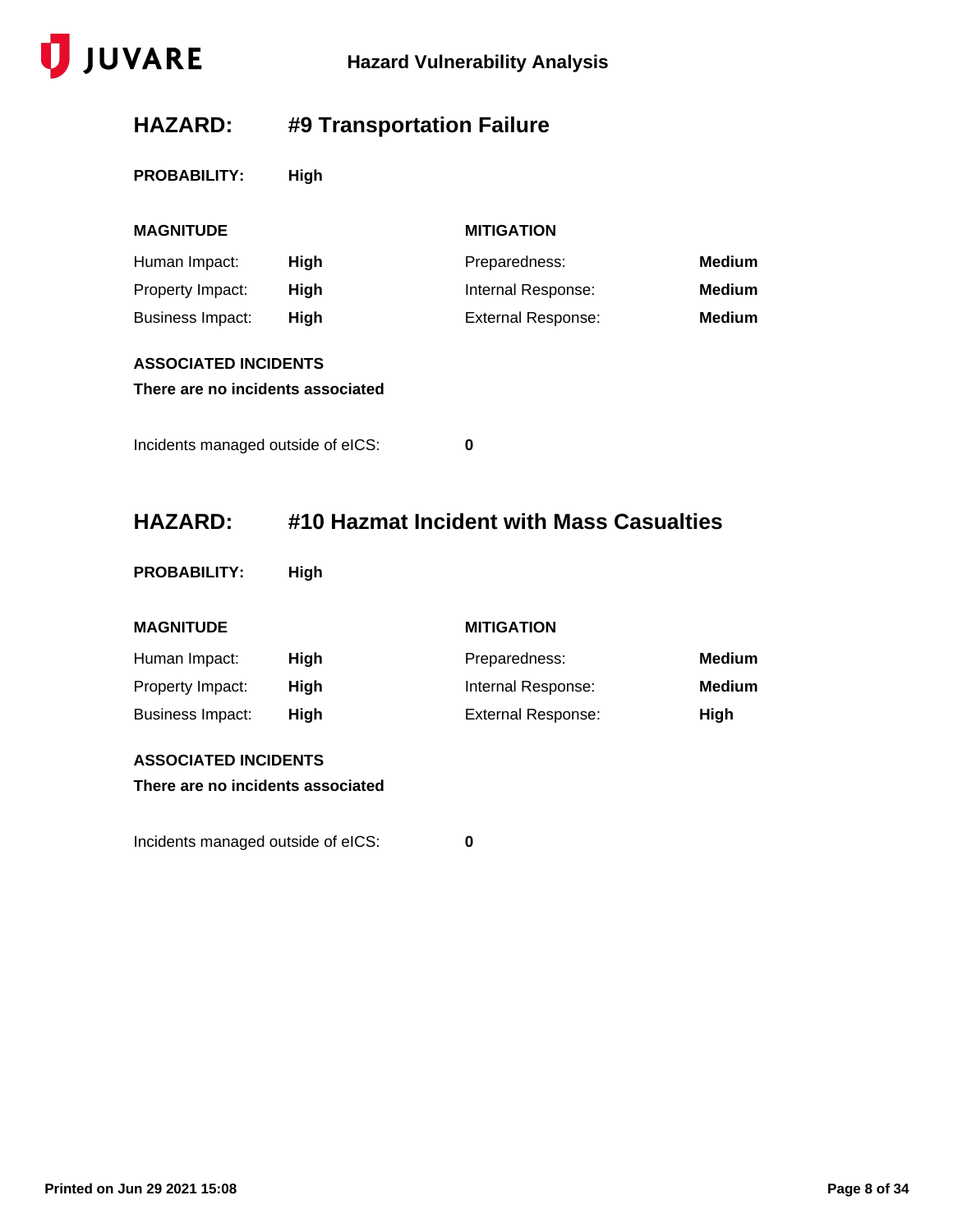

## **HAZARD: #11 Suspicious Package / Substance**

**PROBABILITY: High**

| <b>MAGNITUDE</b>                   |                      | <b>MITIGATION</b>         |               |
|------------------------------------|----------------------|---------------------------|---------------|
| Human Impact:                      | High                 | Preparedness:             | Low           |
| Property Impact:                   | Low                  | Internal Response:        | Low           |
| <b>Business Impact:</b>            | High                 | <b>External Response:</b> | High          |
| <b>ASSOCIATED INCIDENTS</b>        |                      |                           |               |
| There are no incidents associated  |                      |                           |               |
| Incidents managed outside of eICS: |                      | 0                         |               |
| <b>HAZARD:</b>                     | #12 Water Disruption |                           |               |
| <b>PROBABILITY:</b>                | Low                  |                           |               |
| <b>MAGNITUDE</b>                   |                      | <b>MITIGATION</b>         |               |
| Human Impact:                      | High                 | Preparedness:             | Low           |
| Property Impact:                   | High                 | Internal Response:        | Low           |
| <b>Business Impact:</b>            | High                 | <b>External Response:</b> | <b>Medium</b> |
| <b>ASSOCIATED INCIDENTS</b>        |                      |                           |               |
| There are no incidents associated  |                      |                           |               |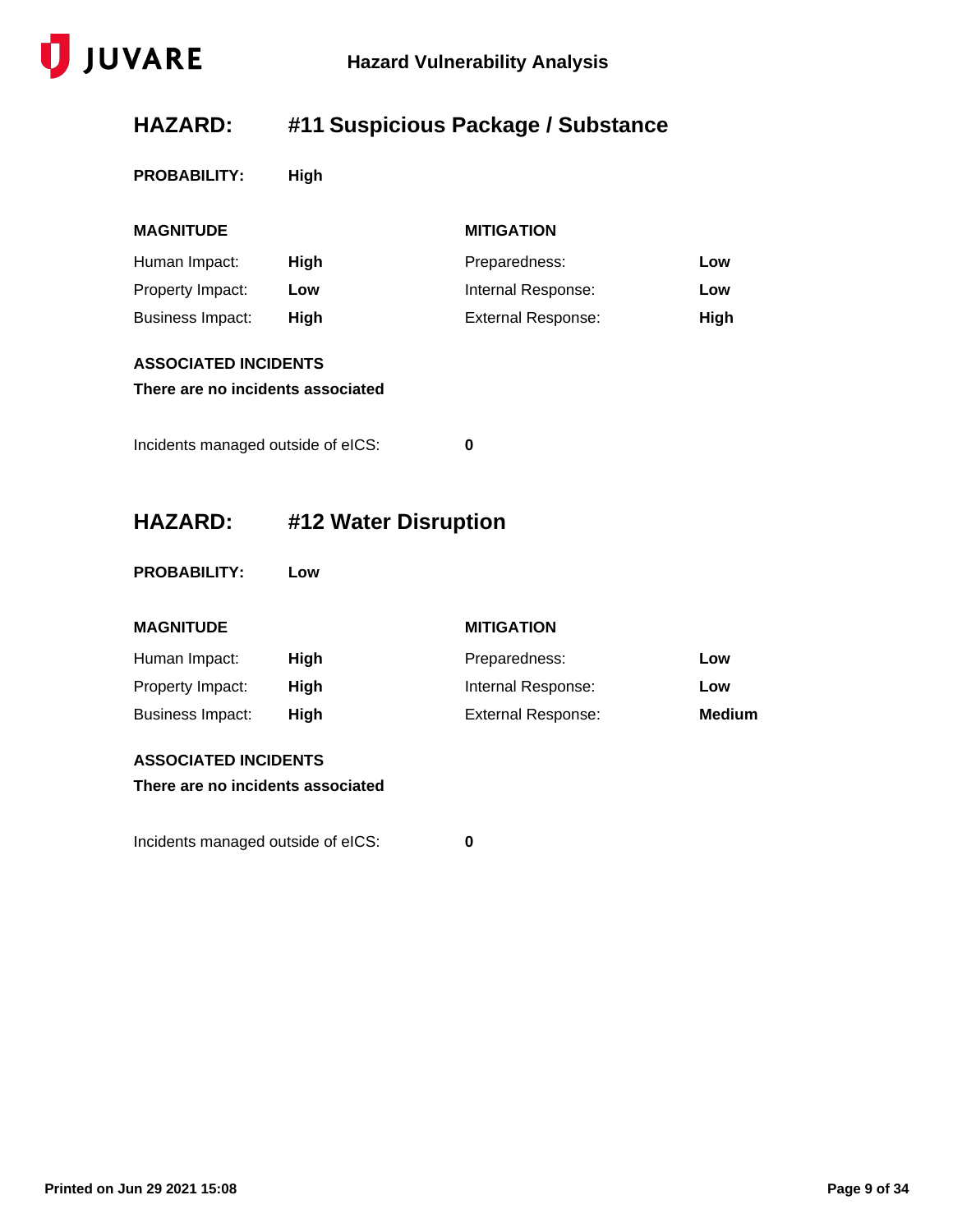

### **HAZARD: #13 Active Shooter**

|  | <b>PROBABILITY:</b> |  | Medium |
|--|---------------------|--|--------|
|--|---------------------|--|--------|

| <b>MAGNITUDE</b>                   |                    | <b>MITIGATION</b>         |               |
|------------------------------------|--------------------|---------------------------|---------------|
| Human Impact:                      | High               | Preparedness:             | Low           |
| Property Impact:                   | <b>Medium</b>      | Internal Response:        | <b>Medium</b> |
| <b>Business Impact:</b>            | High               | <b>External Response:</b> | <b>Medium</b> |
| <b>ASSOCIATED INCIDENTS</b>        |                    |                           |               |
| There are no incidents associated  |                    |                           |               |
|                                    |                    |                           |               |
| Incidents managed outside of eICS: |                    | $\bf{0}$                  |               |
|                                    |                    |                           |               |
| <b>HAZARD:</b>                     | #14 Acts of Intent |                           |               |
|                                    |                    |                           |               |
| <b>PROBABILITY:</b>                | <b>Medium</b>      |                           |               |
| <b>MAGNITUDE</b>                   |                    | <b>MITIGATION</b>         |               |
| Human Impact:                      | High               | Preparedness:             | Low           |
| Property Impact:                   | High               | Internal Response:        | <b>Medium</b> |
| <b>Business Impact:</b>            | High               | <b>External Response:</b> | High          |
| <b>ASSOCIATED INCIDENTS</b>        |                    |                           |               |
| There are no incidents associated  |                    |                           |               |
|                                    |                    |                           |               |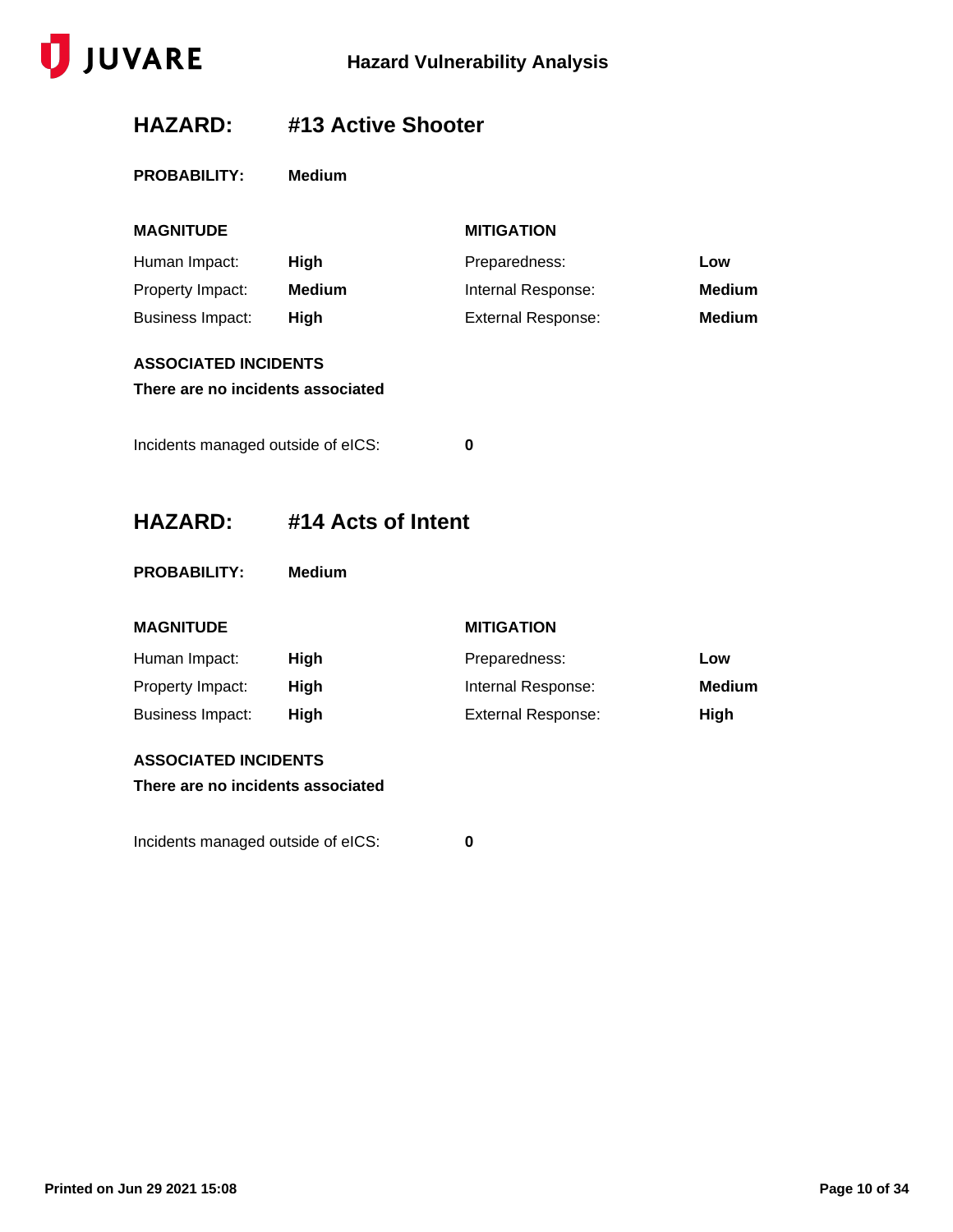

### **HAZARD: #15 Wildland Fire**

**PROBABILITY: High**

| <b>MAGNITUDE</b>                                                 |                  | <b>MITIGATION</b>         |               |
|------------------------------------------------------------------|------------------|---------------------------|---------------|
| Human Impact:                                                    | High             | Preparedness:             | High          |
| Property Impact:                                                 | High             | Internal Response:        | High          |
| <b>Business Impact:</b>                                          | High             | <b>External Response:</b> | High          |
| <b>ASSOCIATED INCIDENTS</b>                                      |                  |                           |               |
| There are no incidents associated                                |                  |                           |               |
| Incidents managed outside of eICS:                               |                  | 1                         |               |
| <b>HAZARD:</b>                                                   | #16 Power Outage |                           |               |
| <b>PROBABILITY:</b>                                              | High             |                           |               |
| <b>MAGNITUDE</b>                                                 |                  | <b>MITIGATION</b>         |               |
| Human Impact:                                                    | High             | Preparedness:             | <b>Medium</b> |
| Property Impact:                                                 | High             | Internal Response:        | High          |
| <b>Business Impact:</b>                                          | High             | <b>External Response:</b> | High          |
| <b>ASSOCIATED INCIDENTS</b><br>There are no incidents associated |                  |                           |               |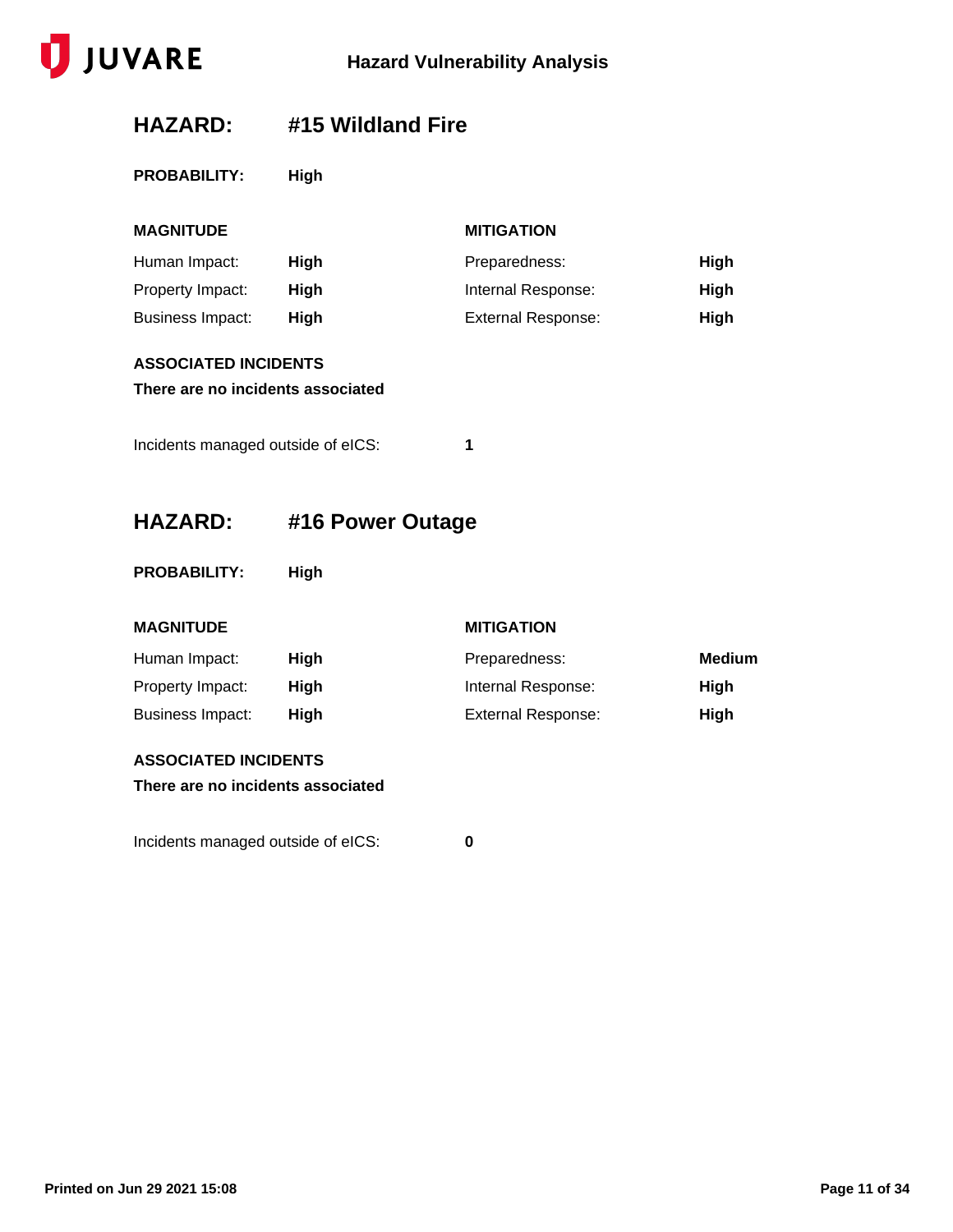

### **HAZARD: #17 Evacuation**

**PROBABILITY: Low**

| <b>MAGNITUDE</b>                                                 |      | <b>MITIGATION</b>         |     |
|------------------------------------------------------------------|------|---------------------------|-----|
| Human Impact:                                                    | High | Preparedness:             | Low |
| Property Impact:                                                 | Low  | Internal Response:        | Low |
| <b>Business Impact:</b>                                          | High | <b>External Response:</b> | Low |
| <b>ASSOCIATED INCIDENTS</b><br>There are no incidents associated |      |                           |     |
| Incidents managed outside of eICS:                               |      | 0                         |     |

## **HAZARD: #18 Communication / TelephonyFailure**

**PROBABILITY: High**

#### **MAGNITUDE MITIGATION**

| Human Impact:    | Hiah | Preparedness:      | Medium |
|------------------|------|--------------------|--------|
| Property Impact: | Low  | Internal Response: | Medium |
| Business Impact: | Hiah | External Response: | Hiah   |

#### **ASSOCIATED INCIDENTS**

**There are no incidents associated**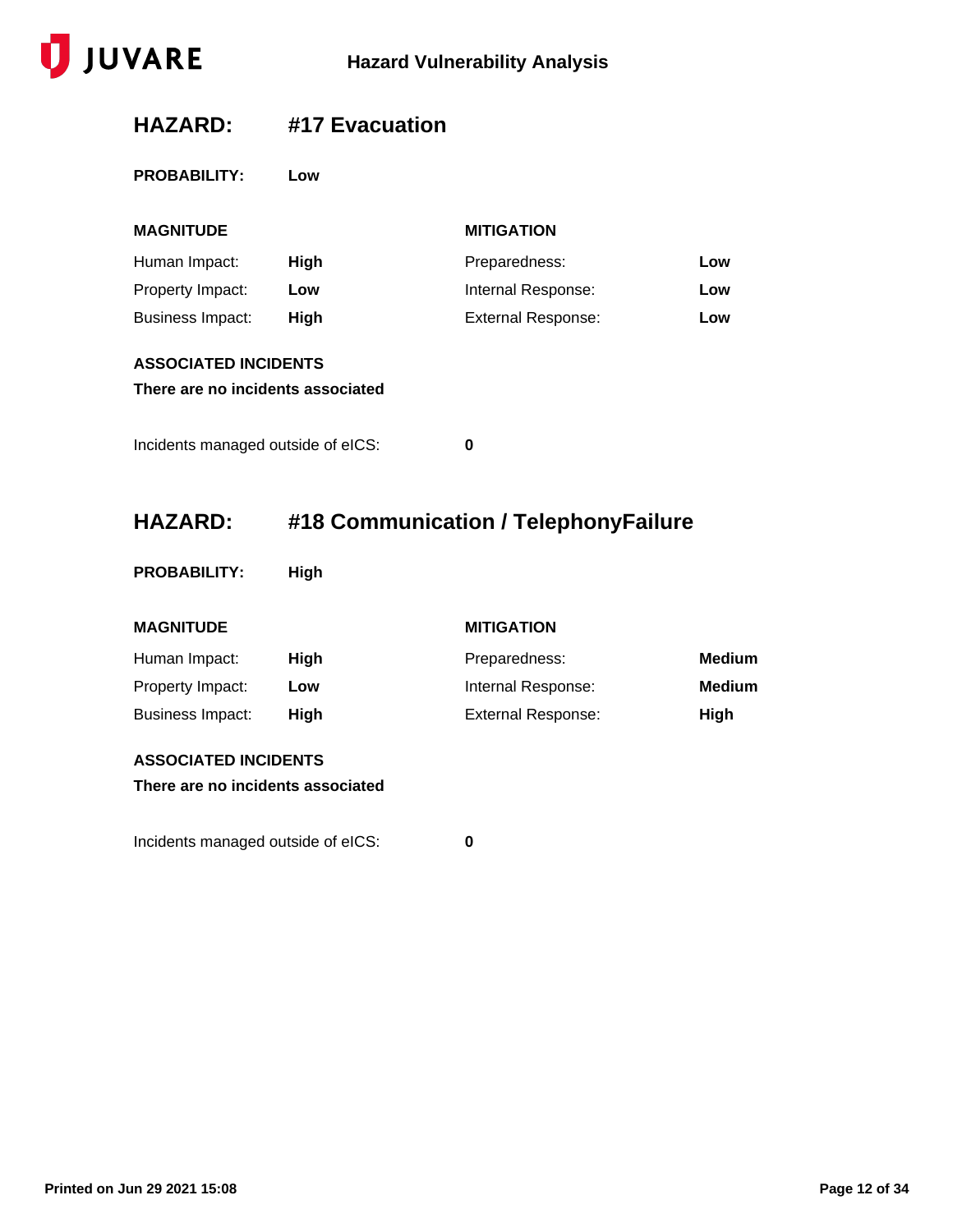

### **HAZARD: #19 Hazmat Incident**

|  | <b>PROBABILITY:</b> | <b>High</b> |  |
|--|---------------------|-------------|--|
|  |                     |             |  |

| <b>MAGNITUDE</b>                                                 |                                 | <b>MITIGATION</b>         |               |
|------------------------------------------------------------------|---------------------------------|---------------------------|---------------|
| Human Impact:                                                    | High                            | Preparedness:             | High          |
| Property Impact:                                                 | <b>Medium</b>                   | Internal Response:        | <b>Medium</b> |
| <b>Business Impact:</b>                                          | High                            | <b>External Response:</b> | High          |
| <b>ASSOCIATED INCIDENTS</b><br>There are no incidents associated |                                 |                           |               |
| Incidents managed outside of eICS:                               |                                 | 0                         |               |
| <b>HAZARD:</b>                                                   | #20 Workplace Violence / Threat |                           |               |

**PROBABILITY: High**

#### **MAGNITUDE MITIGATION**

| Human Impact:    | Hiah | Preparedness:      | Medium        |
|------------------|------|--------------------|---------------|
| Property Impact: | Low  | Internal Response: | <b>Medium</b> |
| Business Impact: | Hiah | External Response: | High          |

#### **ASSOCIATED INCIDENTS**

**There are no incidents associated**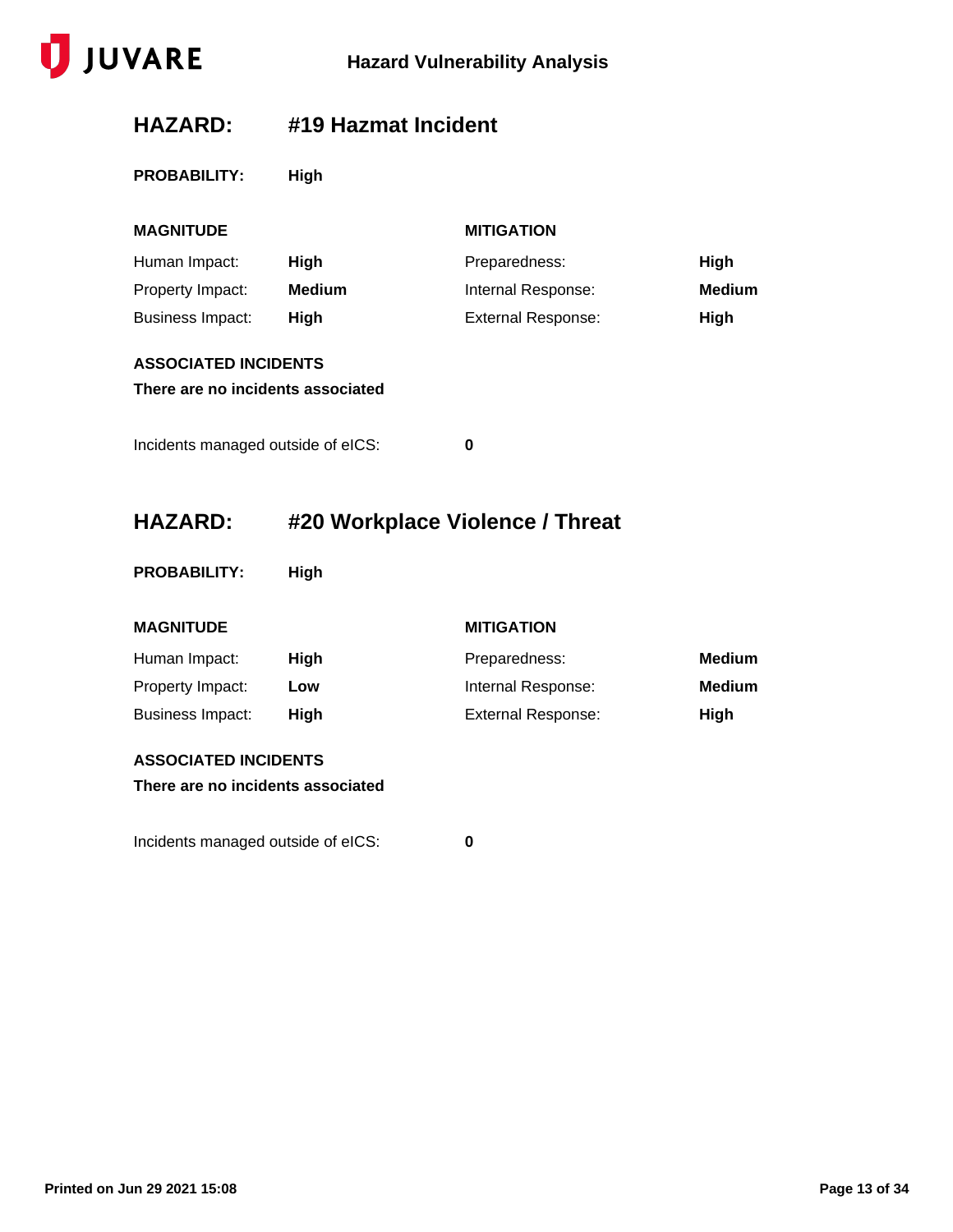

### **HAZARD: #21 Bomb Threat**

**PROBABILITY: Low**

| <b>MAGNITUDE</b>                                                 |                   | <b>MITIGATION</b>         |               |
|------------------------------------------------------------------|-------------------|---------------------------|---------------|
| Human Impact:                                                    | <b>High</b>       | Preparedness:             | <b>Medium</b> |
| Property Impact:                                                 | High              | Internal Response:        | Low           |
| <b>Business Impact:</b>                                          | High              | <b>External Response:</b> | High          |
| <b>ASSOCIATED INCIDENTS</b><br>There are no incidents associated |                   |                           |               |
| Incidents managed outside of eICS:                               |                   | 0                         |               |
| <b>HAZARD:</b>                                                   | #22 Sewer Failure |                           |               |
|                                                                  |                   |                           |               |
| <b>PROBABILITY:</b>                                              | <b>Medium</b>     |                           |               |
| <b>MAGNITUDE</b>                                                 |                   | <b>MITIGATION</b>         |               |
| Human Impact:                                                    | High              | Preparedness:             | <b>Medium</b> |
| Property Impact:                                                 | High              | Internal Response:        | High          |
| <b>Business Impact:</b>                                          | High              | <b>External Response:</b> | High          |
| <b>ASSOCIATED INCIDENTS</b><br>There are no incidents associated |                   |                           |               |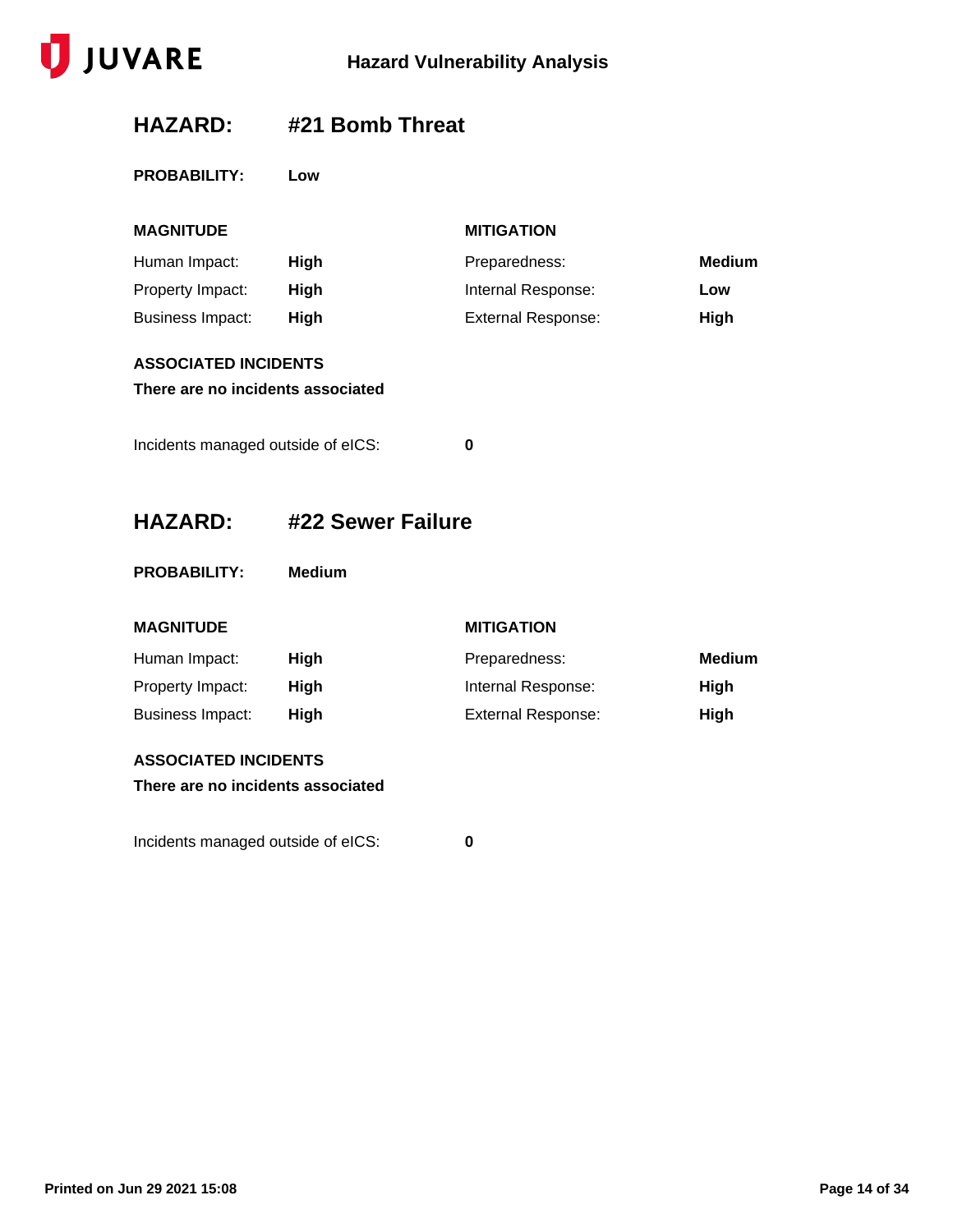

### **HAZARD: #23 Inclement Weather**

**PROBABILITY: High**

| <b>MAGNITUDE</b>                   |                        | <b>MITIGATION</b>         |             |
|------------------------------------|------------------------|---------------------------|-------------|
| Human Impact:                      | High                   | Preparedness:             | <b>High</b> |
| Property Impact:                   | <b>Medium</b>          | Internal Response:        | <b>High</b> |
| <b>Business Impact:</b>            | High                   | <b>External Response:</b> | <b>High</b> |
| <b>ASSOCIATED INCIDENTS</b>        |                        |                           |             |
| There are no incidents associated  |                        |                           |             |
| Incidents managed outside of eICS: |                        | 0                         |             |
| <b>HAZARD:</b>                     | #24 Seasonal Influenza |                           |             |
| <b>PROBABILITY:</b>                | High                   |                           |             |
| <b>MAGNITUDE</b>                   |                        | <b>MITIGATION</b>         |             |
| Human Impact:                      | High                   | Preparedness:             | <b>High</b> |
| Property Impact:                   | Low                    | Internal Response:        | <b>High</b> |
| <b>Business Impact:</b>            | <b>Medium</b>          | <b>External Response:</b> | Low         |

#### **ASSOCIATED INCIDENTS**

**There are no incidents associated**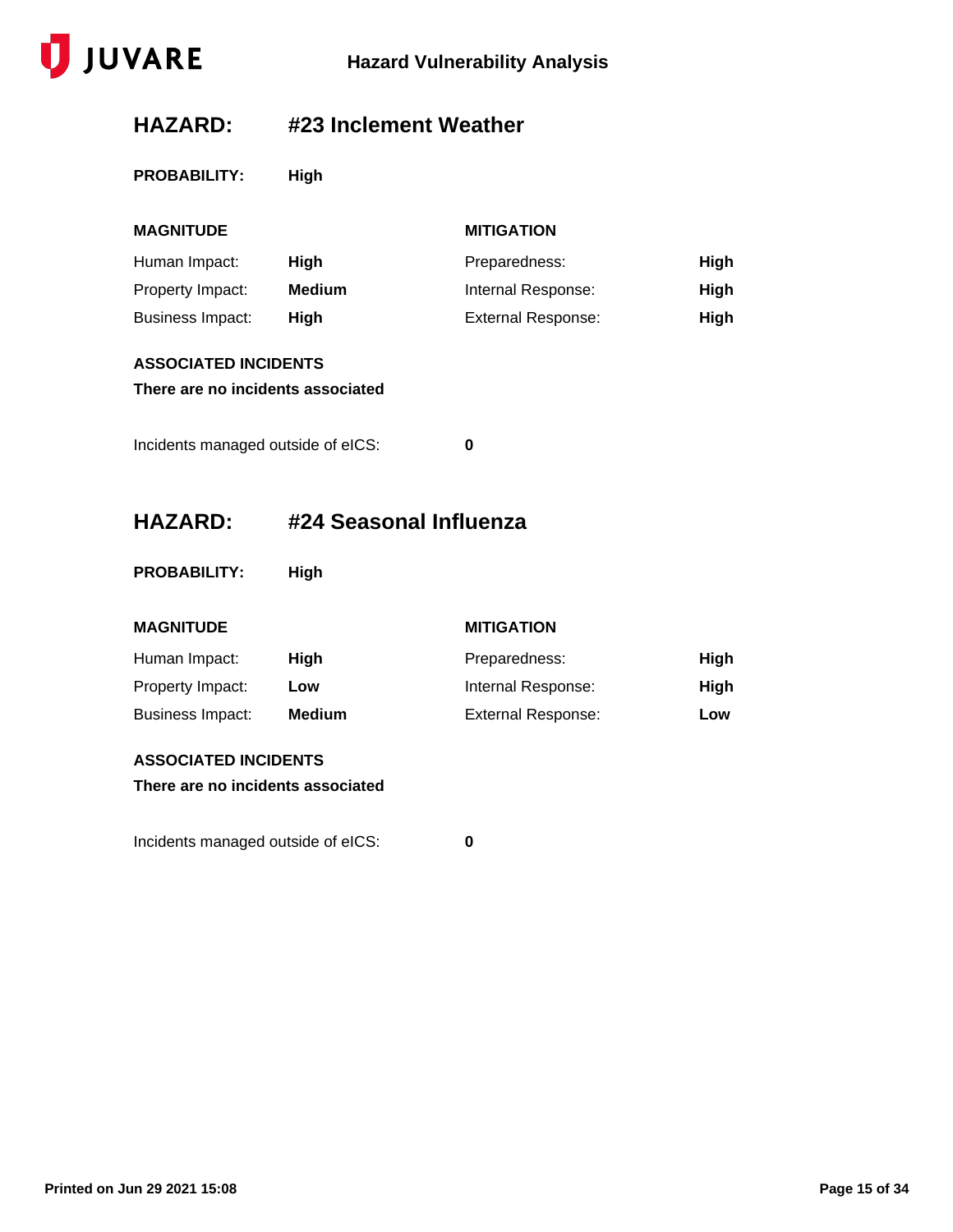

### **HAZARD: #25 Suicide**

**PROBABILITY: High**

| <b>MAGNITUDE</b>                                                 |                 | <b>MITIGATION</b>         |               |
|------------------------------------------------------------------|-----------------|---------------------------|---------------|
| Human Impact:                                                    | High            | Preparedness:             | <b>Medium</b> |
| Property Impact:                                                 | Low             | Internal Response:        | <b>Medium</b> |
| <b>Business Impact:</b>                                          | Low             | <b>External Response:</b> | <b>Medium</b> |
| <b>ASSOCIATED INCIDENTS</b><br>There are no incidents associated |                 |                           |               |
| Incidents managed outside of eICS:                               |                 | 0                         |               |
| <b>HAZARD:</b>                                                   | #26 Dam Failure |                           |               |
| <b>PROBABILITY:</b>                                              | Low             |                           |               |

#### **MAGNITUDE MITIGATION**

| Human Impact:    | High | Preparedness:             | Low  |
|------------------|------|---------------------------|------|
| Property Impact: | Hiah | Internal Response:        | High |
| Business Impact: | Hiah | <b>External Response:</b> | High |

#### **ASSOCIATED INCIDENTS**

**There are no incidents associated**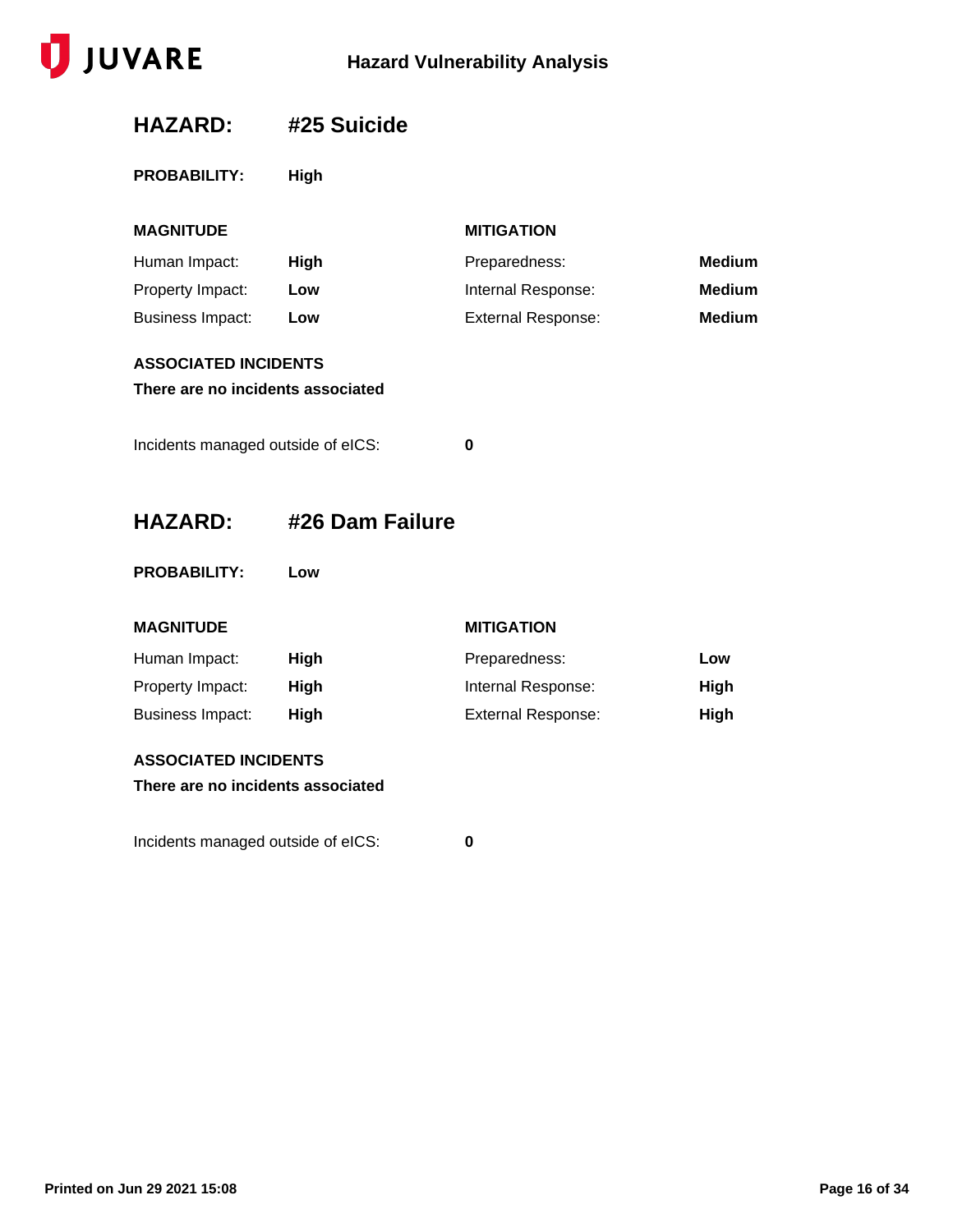

## **HAZARD: #27 Explosion**

| <b>PROBABILITY:</b><br>Medium |
|-------------------------------|
|-------------------------------|

| <b>MAGNITUDE</b>                                                                                       |                  | <b>MITIGATION</b>         |             |
|--------------------------------------------------------------------------------------------------------|------------------|---------------------------|-------------|
| Human Impact:                                                                                          | High             | Preparedness:             | Low         |
| Property Impact:                                                                                       | Low              | Internal Response:        | High        |
| <b>Business Impact:</b>                                                                                | High             | <b>External Response:</b> | <b>High</b> |
| <b>ASSOCIATED INCIDENTS</b><br>There are no incidents associated<br>Incidents managed outside of eICS: |                  | 0                         |             |
| <b>HAZARD:</b>                                                                                         | #28 HVAC Failure |                           |             |
| <b>PROBABILITY:</b>                                                                                    | <b>Medium</b>    |                           |             |
| <b>MAGNITUDE</b>                                                                                       |                  | <b>MITIGATION</b>         |             |

| Human Impact:    | Hiah | Preparedness:             | High        |
|------------------|------|---------------------------|-------------|
| Property Impact: | Hiah | Internal Response:        | <b>High</b> |
| Business Impact: | Hiah | <b>External Response:</b> | <b>High</b> |

#### **ASSOCIATED INCIDENTS**

**There are no incidents associated**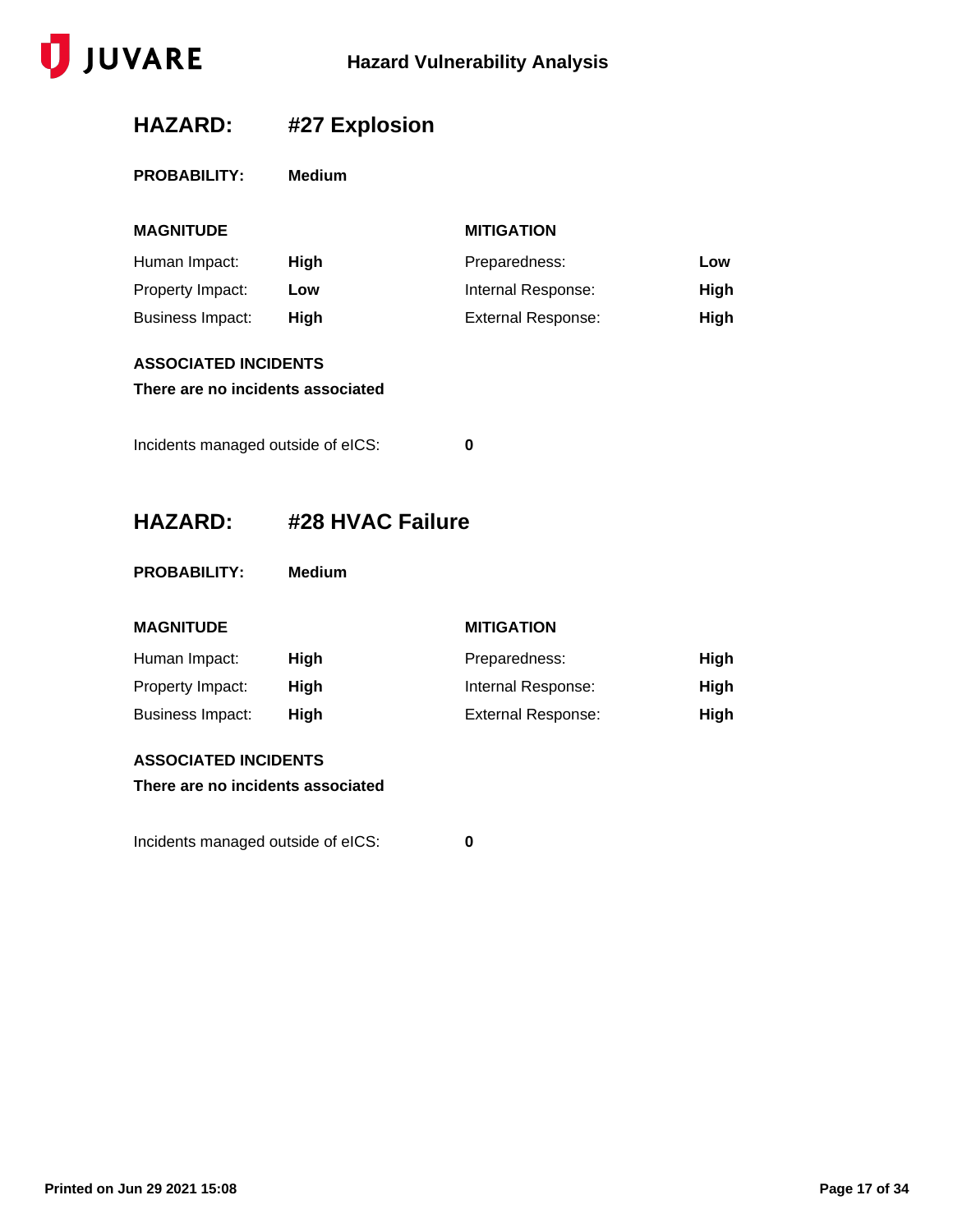

## **HAZARD: #29 Water Contamination**

| <b>PROBABILITY:</b> | Medium |
|---------------------|--------|
|                     |        |

| <b>MAGNITUDE</b>                                                                                       |      | <b>MITIGATION</b>         |      |
|--------------------------------------------------------------------------------------------------------|------|---------------------------|------|
| Human Impact:                                                                                          | High | Preparedness:             | High |
| Property Impact:                                                                                       | High | Internal Response:        | High |
| <b>Business Impact:</b>                                                                                | High | <b>External Response:</b> | High |
| <b>ASSOCIATED INCIDENTS</b><br>There are no incidents associated<br>Incidents managed outside of eICS: |      | 0                         |      |
|                                                                                                        |      |                           |      |

**HAZARD: #30 Landslide**

**PROBABILITY: High**

| <b>MAGNITUDE</b> |  |  |
|------------------|--|--|
|                  |  |  |

**MITIGATION** 

| Human Impact:    | Medium | Preparedness:             | LOW           |
|------------------|--------|---------------------------|---------------|
| Property Impact: | Medium | Internal Response:        | NotApplicable |
| Business Impact: | Low    | <b>External Response:</b> | High          |

#### **ASSOCIATED INCIDENTS**

**There are no incidents associated**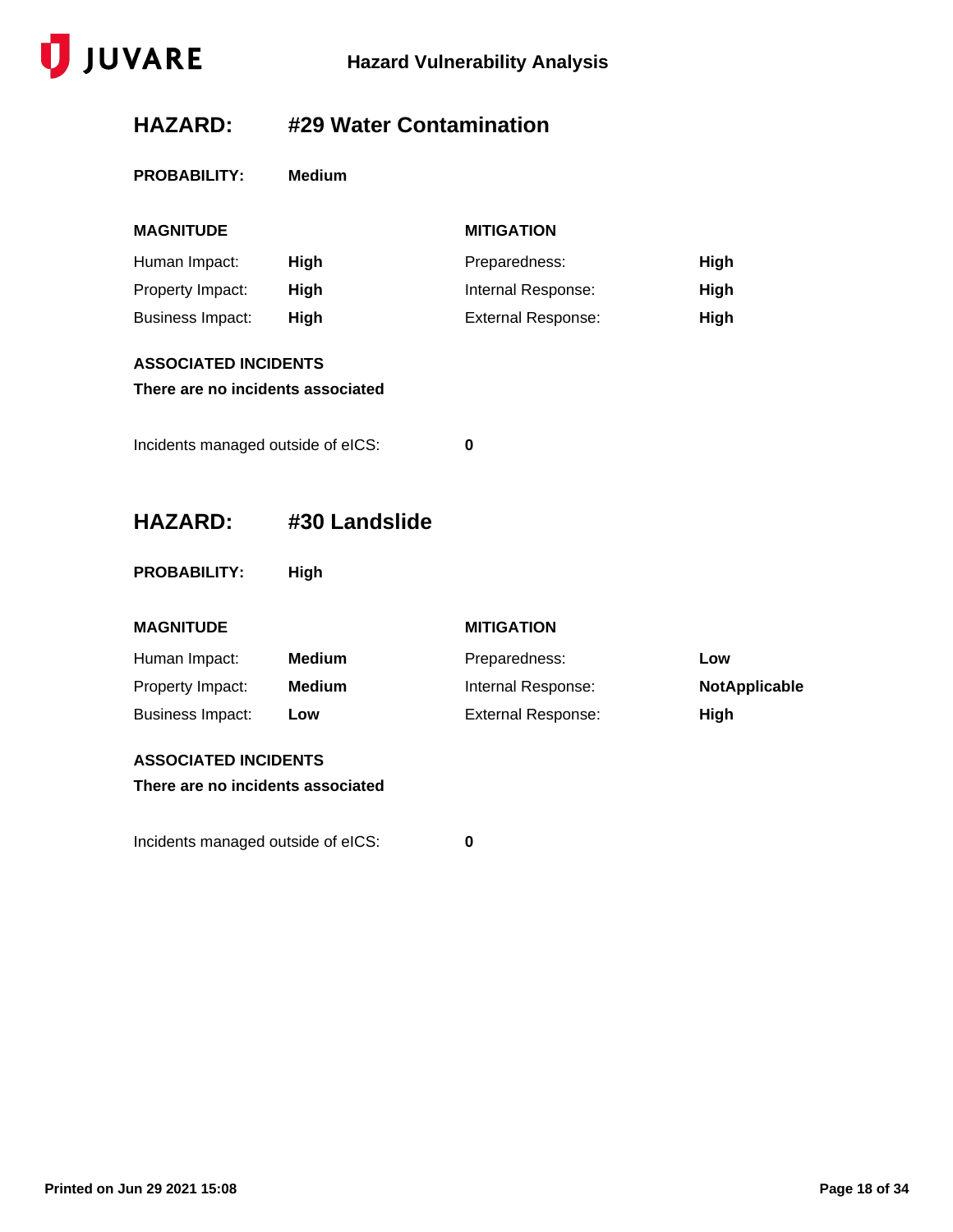

## **HAZARD: #31 Temperature Extremes**

**PROBABILITY: High**

| <b>MAGNITUDE</b>                                                 |                   | <b>MITIGATION</b>         |      |
|------------------------------------------------------------------|-------------------|---------------------------|------|
| Human Impact:                                                    | High              | Preparedness:             | High |
| Property Impact:                                                 | Low               | Internal Response:        | High |
| <b>Business Impact:</b>                                          | <b>Medium</b>     | <b>External Response:</b> | High |
| <b>ASSOCIATED INCIDENTS</b><br>There are no incidents associated |                   |                           |      |
| Incidents managed outside of eICS:                               |                   | 0                         |      |
| <b>HAZARD:</b>                                                   | #32 Internal Fire |                           |      |

**PROBABILITY: Low**

#### **MAGNITUDE MITIGATION**

| Human Impact:    | Hiah | Preparedness:             | High |
|------------------|------|---------------------------|------|
| Property Impact: | Hiah | Internal Response:        | High |
| Business Impact: | Hiah | <b>External Response:</b> | High |

#### **ASSOCIATED INCIDENTS**

**There are no incidents associated**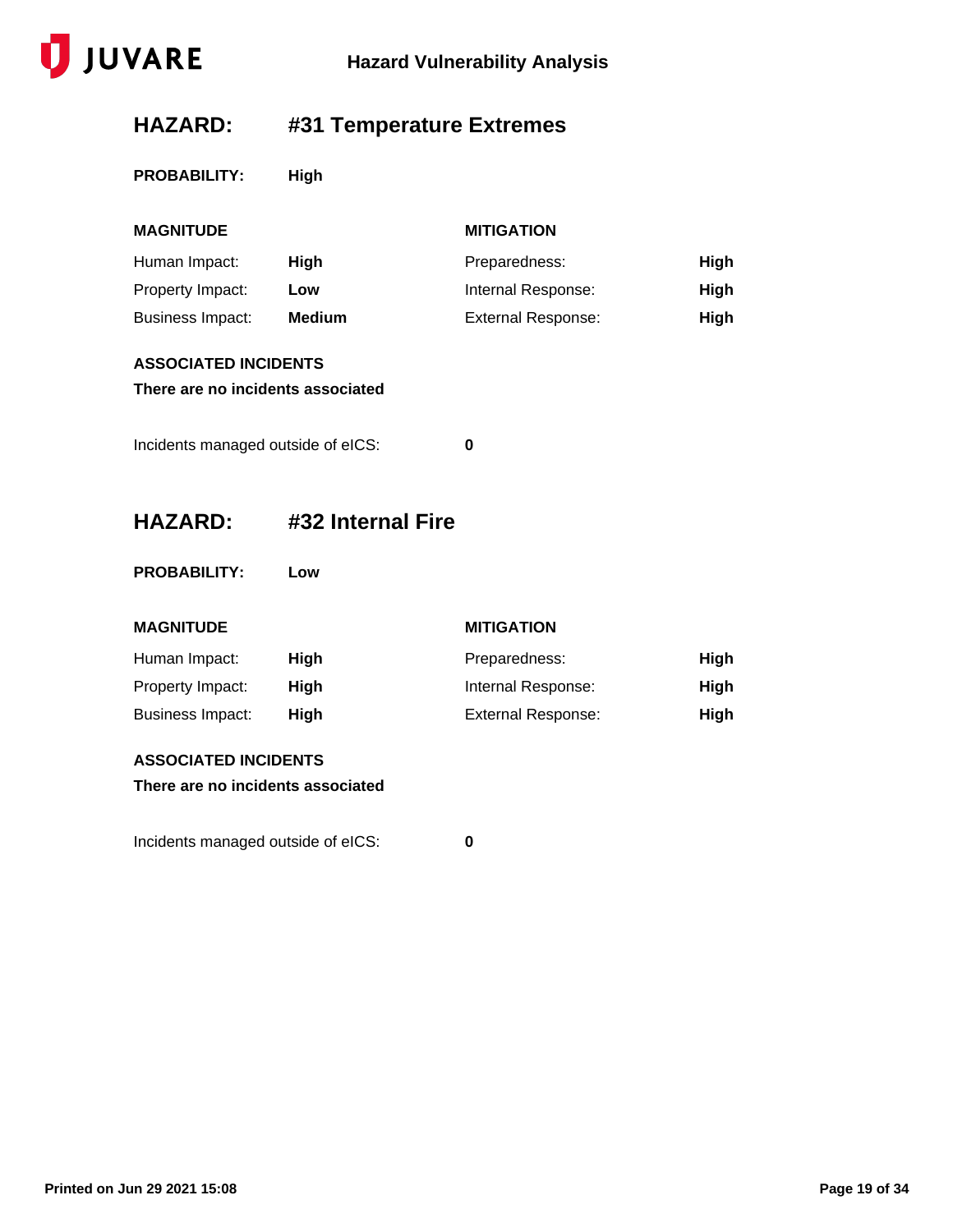

### **HAZARD: #33 External Flood**

**PROBABILITY: High**

| <b>MAGNITUDE</b>                                                 |            | <b>MITIGATION</b>         |      |
|------------------------------------------------------------------|------------|---------------------------|------|
| Human Impact:                                                    | Low        | Preparedness:             | High |
| Property Impact:                                                 | Low        | Internal Response:        | High |
| <b>Business Impact:</b>                                          | High       | <b>External Response:</b> | High |
| <b>ASSOCIATED INCIDENTS</b><br>There are no incidents associated |            |                           |      |
| Incidents managed outside of eICS:                               |            | 0                         |      |
| <b>HAZARD:</b>                                                   | #34 Trauma |                           |      |

**PROBABILITY: High**

#### **MAGNITUDE MITIGATION**

| Human Impact:    | Hiah | Preparedness:             | High |
|------------------|------|---------------------------|------|
| Property Impact: | Low  | Internal Response:        | High |
| Business Impact: | Low  | <b>External Response:</b> | High |

#### **ASSOCIATED INCIDENTS**

**There are no incidents associated**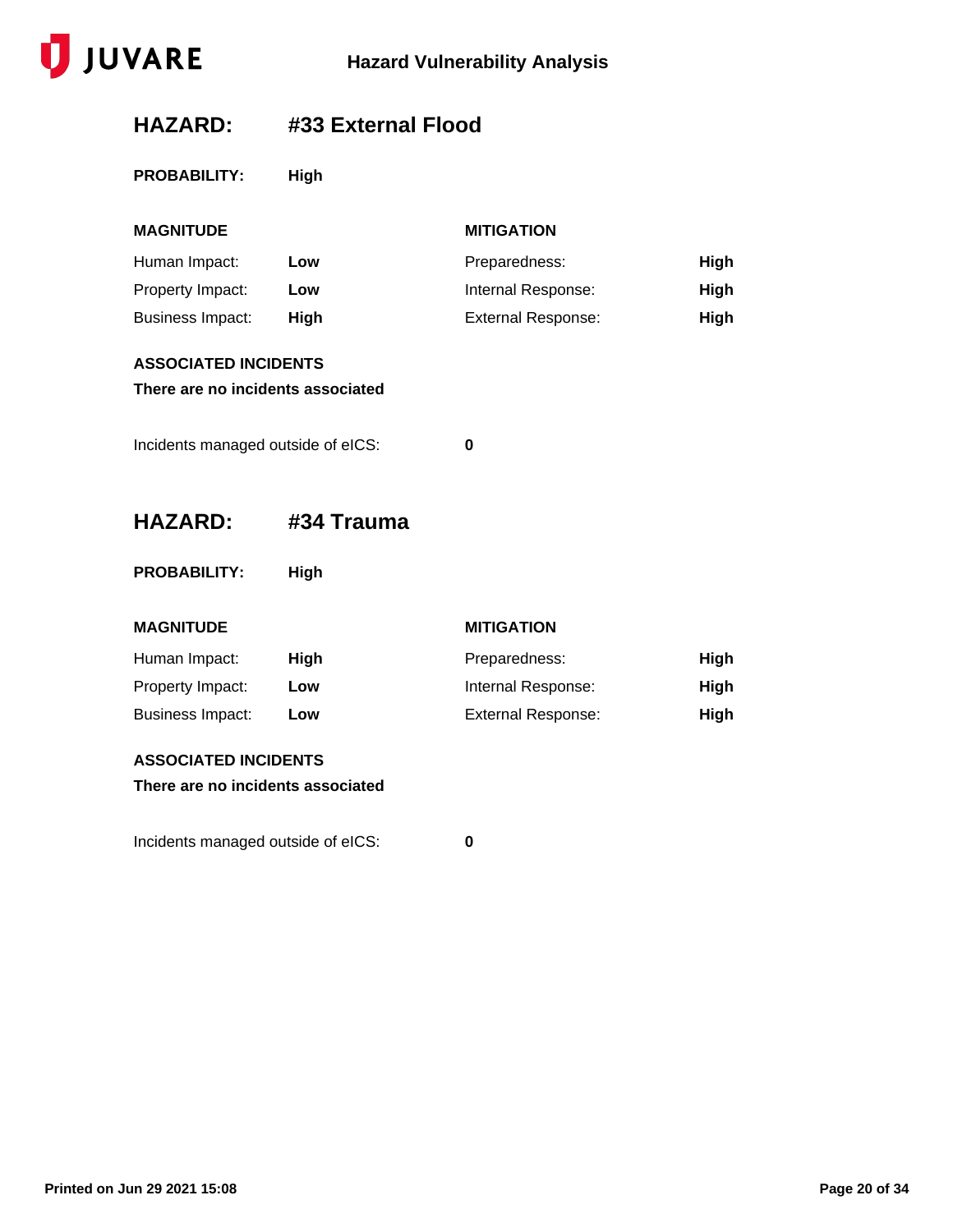

### **HAZARD: #35 Internal Flood**

**PROBABILITY: Low**

| <b>MAGNITUDE</b>                   |                      | <b>MITIGATION</b>         |             |
|------------------------------------|----------------------|---------------------------|-------------|
| Human Impact:                      | <b>Medium</b>        | Preparedness:             | <b>High</b> |
| Property Impact:                   | High                 | Internal Response:        | <b>High</b> |
| <b>Business Impact:</b>            | High                 | <b>External Response:</b> | High        |
| <b>ASSOCIATED INCIDENTS</b>        |                      |                           |             |
| There are no incidents associated  |                      |                           |             |
|                                    |                      |                           |             |
| Incidents managed outside of eICS: |                      | $\bf{0}$                  |             |
|                                    |                      |                           |             |
| <b>HAZARD:</b>                     | #36 Shelter in Place |                           |             |
|                                    |                      |                           |             |
|                                    |                      |                           |             |
| <b>PROBABILITY:</b>                | Low                  |                           |             |
|                                    |                      |                           |             |
| <b>MAGNITUDE</b>                   |                      | <b>MITIGATION</b>         |             |
| Human Impact:                      | High                 | Preparedness:             | High        |
| Property Impact:                   | Low                  | Internal Response:        | <b>High</b> |
| <b>Business Impact:</b>            | High                 | <b>External Response:</b> | High        |
| <b>ASSOCIATED INCIDENTS</b>        |                      |                           |             |
| There are no incidents associated  |                      |                           |             |
|                                    |                      |                           |             |
| Incidents managed outside of eICS: |                      | 0                         |             |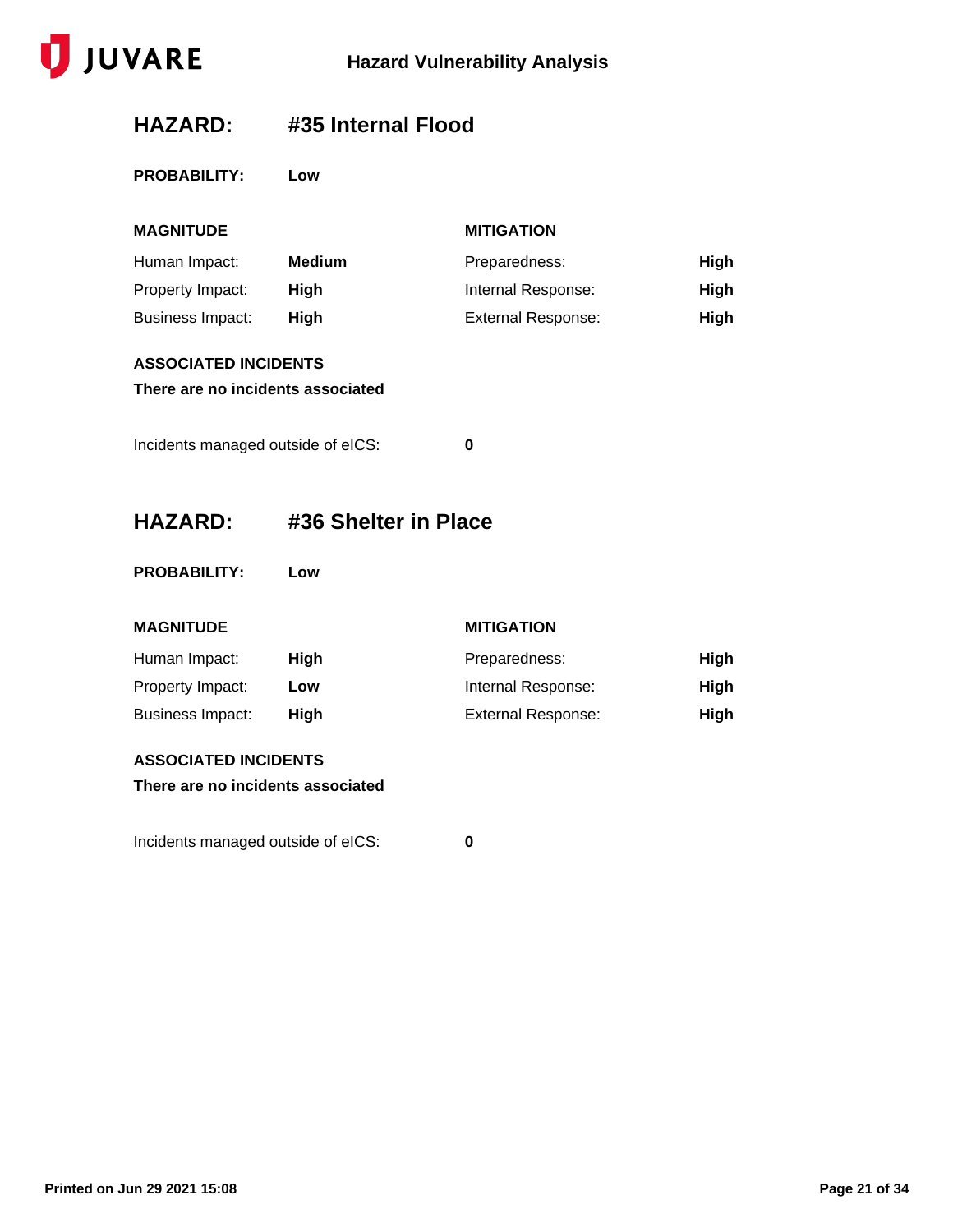

### **HAZARD: #37 Forensic Admission**

**PROBABILITY: High**

| <b>MAGNITUDE</b>                                                 |                   | <b>MITIGATION</b>         |             |
|------------------------------------------------------------------|-------------------|---------------------------|-------------|
| Human Impact:                                                    | Low               | Preparedness:             | <b>High</b> |
| Property Impact:                                                 | Low               | Internal Response:        | <b>High</b> |
| <b>Business Impact:</b>                                          | Low               | <b>External Response:</b> | <b>High</b> |
| <b>ASSOCIATED INCIDENTS</b><br>There are no incidents associated |                   |                           |             |
| Incidents managed outside of eICS:                               |                   | 0                         |             |
| <b>HAZARD:</b>                                                   | #38 VIP Situation |                           |             |
| <b>PROBABILITY:</b>                                              | High              |                           |             |
| <b>MAGNITUDE</b>                                                 |                   | <b>MITIGATION</b>         |             |
| Human Impact:                                                    | Low               | Preparedness:             | <b>High</b> |
| Property Impact:                                                 | Low               | Internal Response:        | <b>High</b> |
| <b>Business Impact:</b>                                          | Low               | <b>External Response:</b> | <b>High</b> |

#### **ASSOCIATED INCIDENTS**

**There are no incidents associated**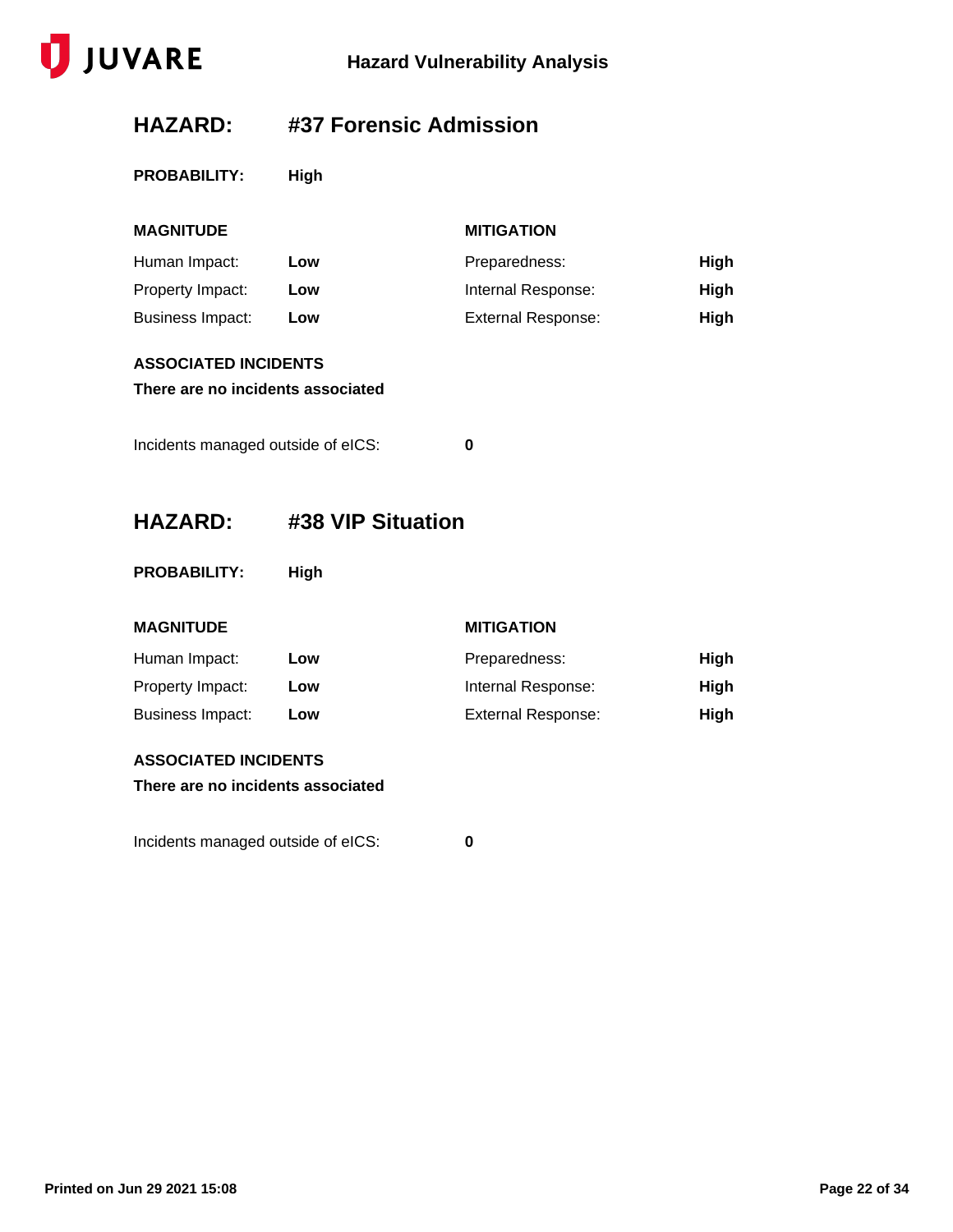

### **HAZARD: #39 Gas / Emissions Leak**

**PROBABILITY: Low**

| <b>MAGNITUDE</b>                                                 |                        | <b>MITIGATION</b>         |               |
|------------------------------------------------------------------|------------------------|---------------------------|---------------|
| Human Impact:                                                    | <b>Medium</b>          | Preparedness:             | <b>Medium</b> |
| Property Impact:                                                 | Low                    | Internal Response:        | High          |
| <b>Business Impact:</b>                                          | <b>Medium</b>          | <b>External Response:</b> | High          |
| <b>ASSOCIATED INCIDENTS</b><br>There are no incidents associated |                        |                           |               |
| Incidents managed outside of eICS:                               |                        | 0                         |               |
|                                                                  |                        |                           |               |
| <b>HAZARD:</b>                                                   | #40 Radiation Exposure |                           |               |
|                                                                  |                        |                           |               |
| <b>PROBABILITY:</b>                                              | Low                    |                           |               |
| <b>MAGNITUDE</b>                                                 |                        | <b>MITIGATION</b>         |               |
| Human Impact:                                                    | High                   | Preparedness:             | <b>Medium</b> |
| Property Impact:                                                 | Low                    | Internal Response:        | High          |
| <b>Business Impact:</b>                                          | Low                    | <b>External Response:</b> | High          |
| <b>ASSOCIATED INCIDENTS</b><br>There are no incidents associated |                        |                           |               |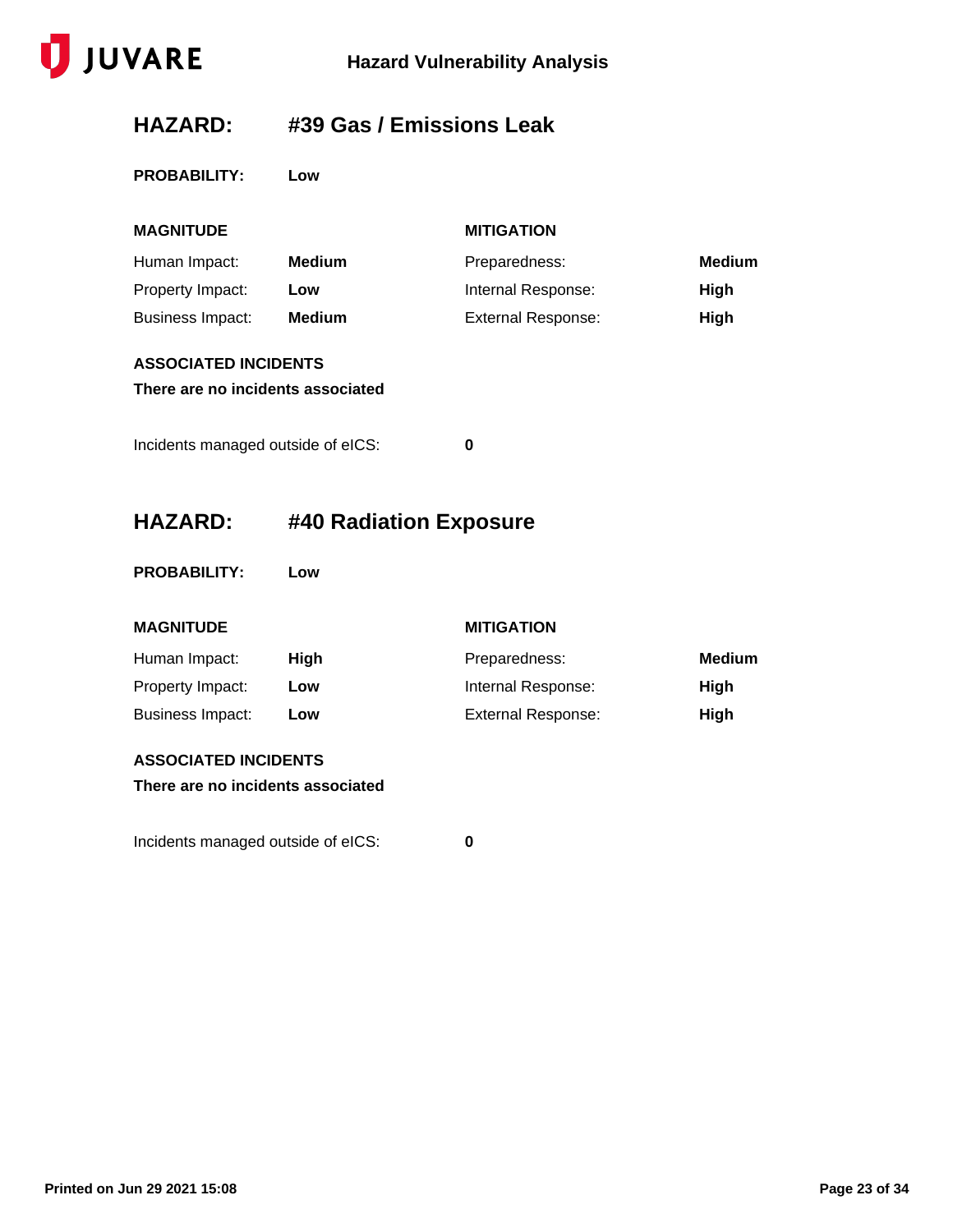

### **HAZARD: #41 Generator Failure**

**PROBABILITY: Low**

| <b>MAGNITUDE</b>                   |      | <b>MITIGATION</b>         |             |
|------------------------------------|------|---------------------------|-------------|
| Human Impact:                      | Low  | Preparedness:             | High        |
| Property Impact:                   | Low  | Internal Response:        | <b>High</b> |
| Business Impact:                   | High | <b>External Response:</b> | High        |
| <b>ASSOCIATED INCIDENTS</b>        |      |                           |             |
| There are no incidents associated  |      |                           |             |
|                                    |      |                           |             |
| Incidents managed outside of eICS: |      | 0                         |             |

### **HAZARD: #42 Natural Gas Disruption**

**PROBABILITY: Low**

#### **MAGNITUDE MITIGATION**

| Human Impact:    | Low           | Preparedness:             | Medium |
|------------------|---------------|---------------------------|--------|
| Property Impact: | Low           | Internal Response:        | High   |
| Business Impact: | <b>Medium</b> | <b>External Response:</b> | Hiah   |

#### **ASSOCIATED INCIDENTS**

**There are no incidents associated**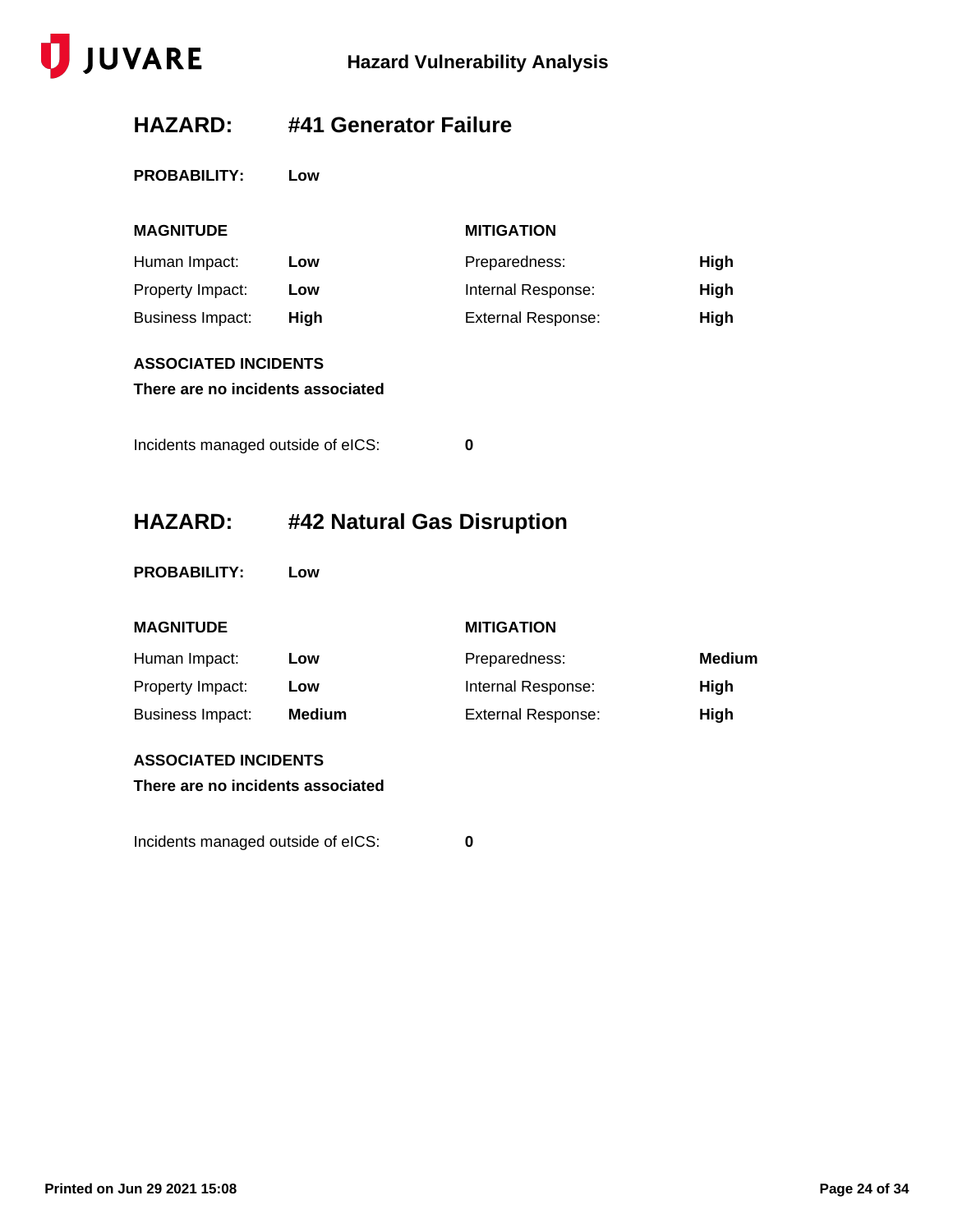

## **HAZARD: #43 Planned Power Outages**

**PROBABILITY: Low**

| <b>MAGNITUDE</b>                   |                      | <b>MITIGATION</b>         |               |
|------------------------------------|----------------------|---------------------------|---------------|
| Human Impact:                      | <b>Medium</b>        | Preparedness:             | High          |
| Property Impact:                   | <b>Medium</b>        | Internal Response:        | High          |
| <b>Business Impact:</b>            | <b>Medium</b>        | <b>External Response:</b> | NotApplicable |
| <b>ASSOCIATED INCIDENTS</b>        |                      |                           |               |
| There are no incidents associated  |                      |                           |               |
| Incidents managed outside of eICS: |                      | 0                         |               |
| <b>HAZARD:</b>                     | <b>Building Move</b> |                           |               |
| <b>PROBABILITY:</b>                | NotApplicable        |                           |               |
| <b>MAGNITUDE</b>                   |                      | <b>MITIGATION</b>         |               |
| Human Impact:                      |                      | Preparedness:             |               |
| Property Impact:                   |                      | Internal Response:        |               |
| <b>Business Impact:</b>            |                      | <b>External Response:</b> |               |
| <b>ASSOCIATED INCIDENTS</b>        |                      |                           |               |
| There are no incidents associated  |                      |                           |               |
| Incidents managed outside of eICS: |                      | 0                         |               |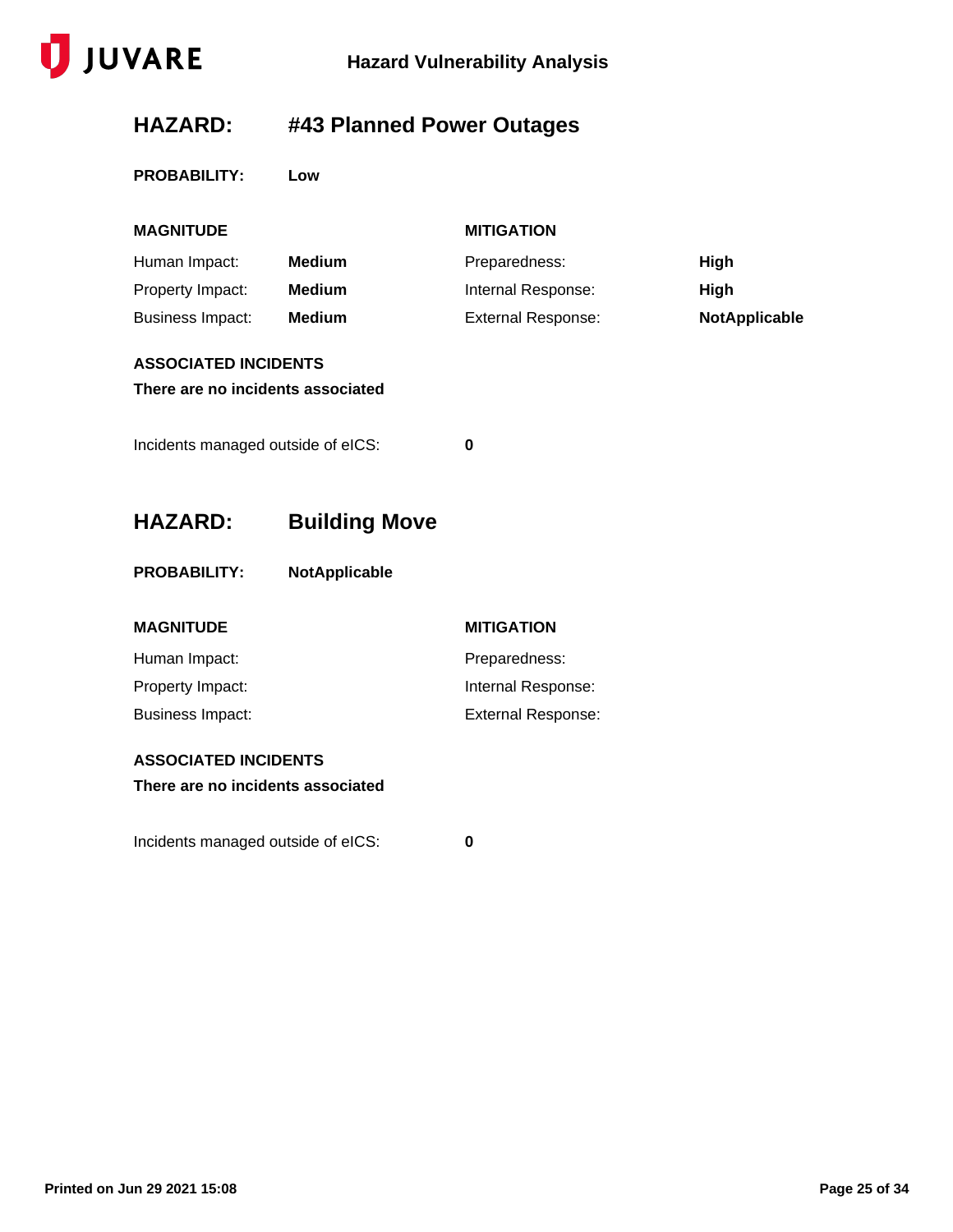

### **HAZARD: Chemical Exposure, External**

| <b>PROBABILITY:</b> | <b>NotApplicable</b> |
|---------------------|----------------------|
|                     |                      |

| <b>MAGNITUDE</b> | <b>MITIGATION</b>         |
|------------------|---------------------------|
| Human Impact:    | Preparedness:             |
| Property Impact: | Internal Response:        |
| Business Impact: | <b>External Response:</b> |

### **ASSOCIATED INCIDENTS**

**There are no incidents associated**

Incidents managed outside of eICS: **0**

- **HAZARD: Civil Unrest**
- **PROBABILITY: NotApplicable**

#### **MAGNITUDE MITIGATION**

| Human Impact:    | Preparedness:             |
|------------------|---------------------------|
| Property Impact: | Internal Response:        |
| Business Impact: | <b>External Response:</b> |

#### **ASSOCIATED INCIDENTS**

**There are no incidents associated**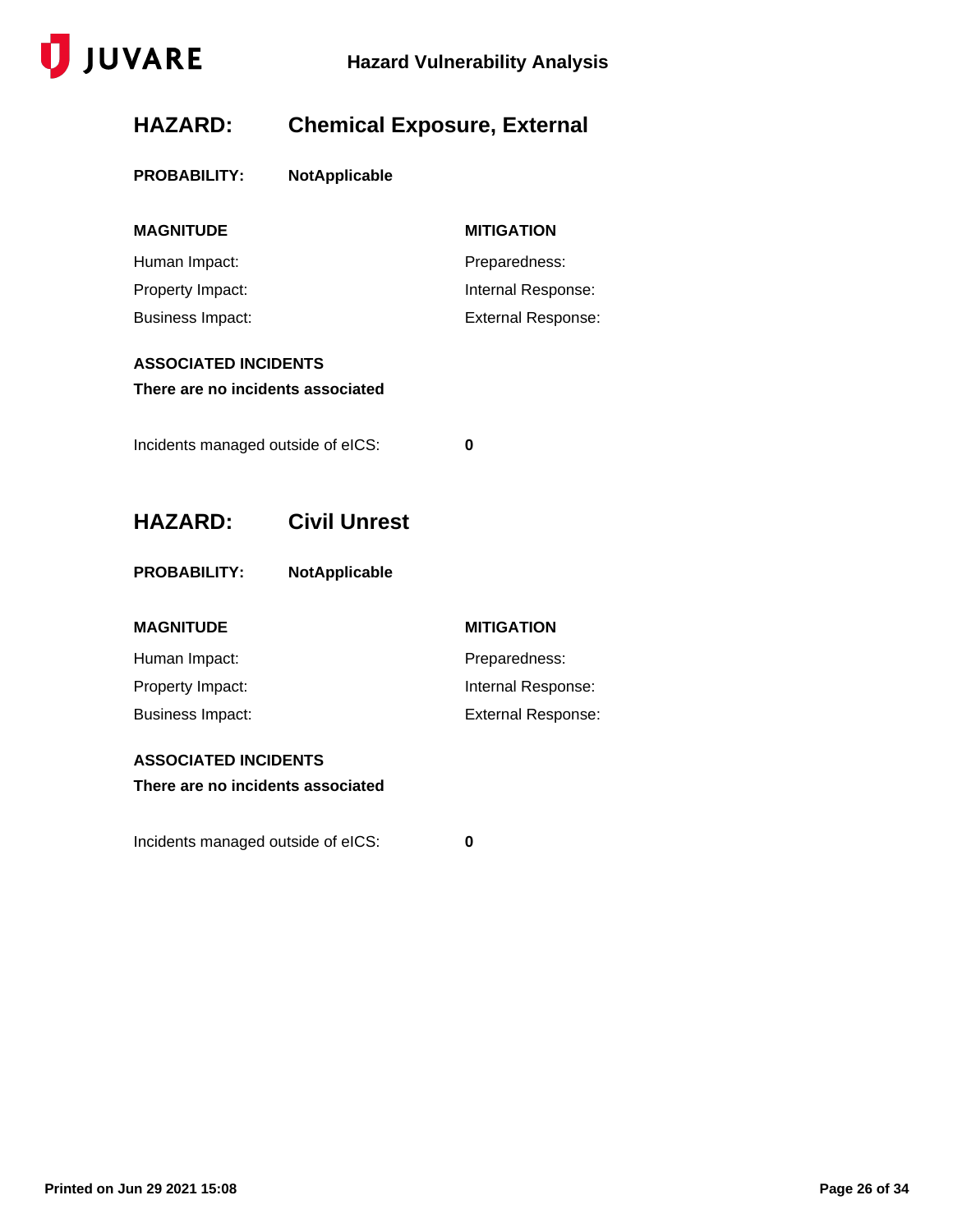

| <b>HAZARD:</b>                     | <b>Drought</b> |                           |
|------------------------------------|----------------|---------------------------|
| <b>PROBABILITY:</b>                | NotApplicable  |                           |
| <b>MAGNITUDE</b>                   |                | <b>MITIGATION</b>         |
| Human Impact:                      |                | Preparedness:             |
| Property Impact:                   |                | Internal Response:        |
| <b>Business Impact:</b>            |                | <b>External Response:</b> |
| <b>ASSOCIATED INCIDENTS</b>        |                |                           |
| There are no incidents associated  |                |                           |
|                                    |                |                           |
| Incidents managed outside of eICS: |                | 0                         |
|                                    |                |                           |
|                                    |                |                           |
| <b>HAZARD:</b>                     | <b>Fire</b>    |                           |
| <b>PROBABILITY:</b>                | NotApplicable  |                           |
| <b>MAGNITUDE</b>                   |                | <b>MITIGATION</b>         |
| Human Impact:                      |                | Preparedness:             |
| Property Impact:                   |                | Internal Response:        |
| <b>Business Impact:</b>            |                | <b>External Response:</b> |
|                                    |                |                           |
| <b>ASSOCIATED INCIDENTS</b>        |                |                           |
| There are no incidents associated  |                |                           |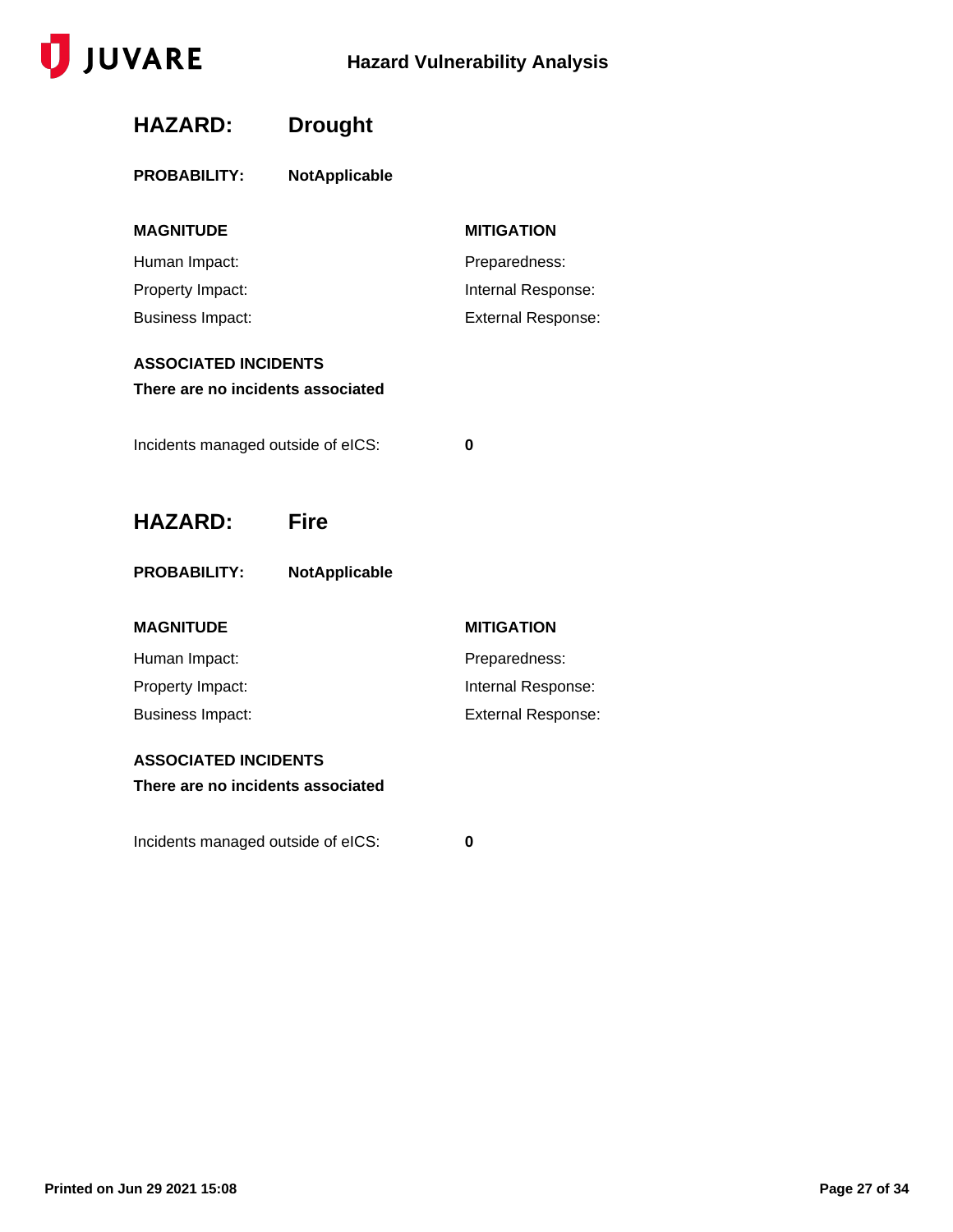

## **HAZARD: Flood**

| <b>PROBABILITY:</b> | <b>NotApplicable</b> |
|---------------------|----------------------|
|---------------------|----------------------|

| <b>MAGNITUDE</b>        | <b>MITIGATION</b>         |
|-------------------------|---------------------------|
| Human Impact:           | Preparedness:             |
| Property Impact:        | Internal Response:        |
| <b>Business Impact:</b> | <b>External Response:</b> |

### **ASSOCIATED INCIDENTS**

**There are no incidents associated**

Incidents managed outside of eICS: **0**

### **HAZARD: Hostage Situation**

**PROBABILITY: NotApplicable**

### **MAGNITUDE MITIGATION**

| <b>IVIAUNII ULL</b> | <b>MITIOAIIVI</b>  |
|---------------------|--------------------|
| Human Impact:       | Preparedness:      |
| Property Impact:    | Internal Response: |
| Business Impact:    | External Response: |

#### **ASSOCIATED INCIDENTS**

**There are no incidents associated**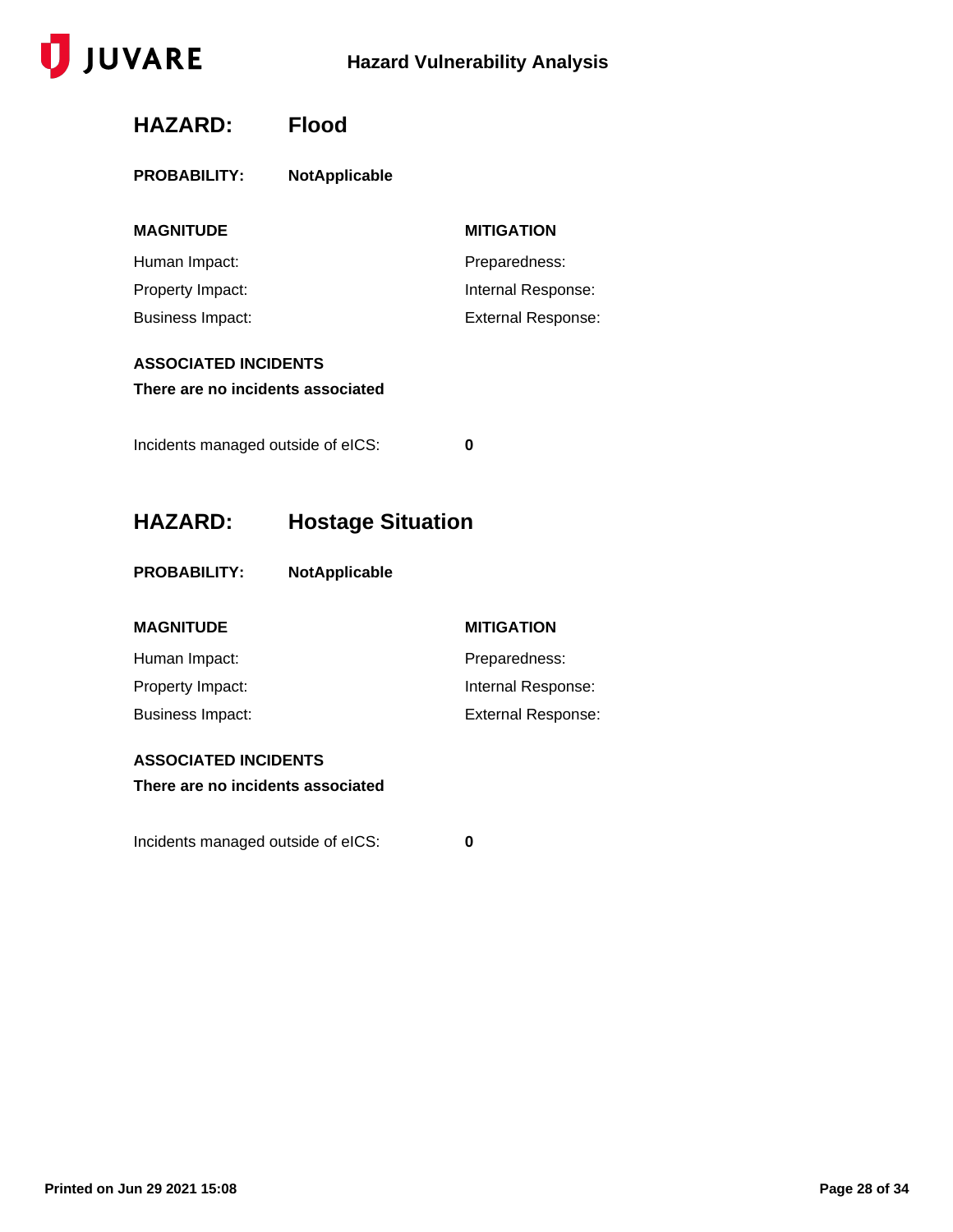

| <b>HAZARD:</b>                                                                                              | <b>Hurricane</b>            |                           |
|-------------------------------------------------------------------------------------------------------------|-----------------------------|---------------------------|
| <b>PROBABILITY:</b>                                                                                         | <b>NotApplicable</b>        |                           |
| <b>MAGNITUDE</b>                                                                                            |                             | <b>MITIGATION</b>         |
| Human Impact:                                                                                               |                             | Preparedness:             |
| Property Impact:                                                                                            |                             | Internal Response:        |
| <b>Business Impact:</b>                                                                                     |                             | <b>External Response:</b> |
| <b>ASSOCIATED INCIDENTS</b><br>There are no incidents associated<br>Incidents managed outside of eICS:<br>0 |                             |                           |
|                                                                                                             |                             |                           |
| <b>HAZARD:</b>                                                                                              | <b>Large Internal Spill</b> |                           |
| <b>PROBABILITY:</b>                                                                                         | <b>NotApplicable</b>        |                           |
| <b>MAGNITUDE</b>                                                                                            |                             | <b>MITIGATION</b>         |
| Human Impact:                                                                                               |                             | Preparedness:             |
| Property Impact:                                                                                            |                             | Internal Response:        |
| <b>Business Impact:</b>                                                                                     |                             | <b>External Response:</b> |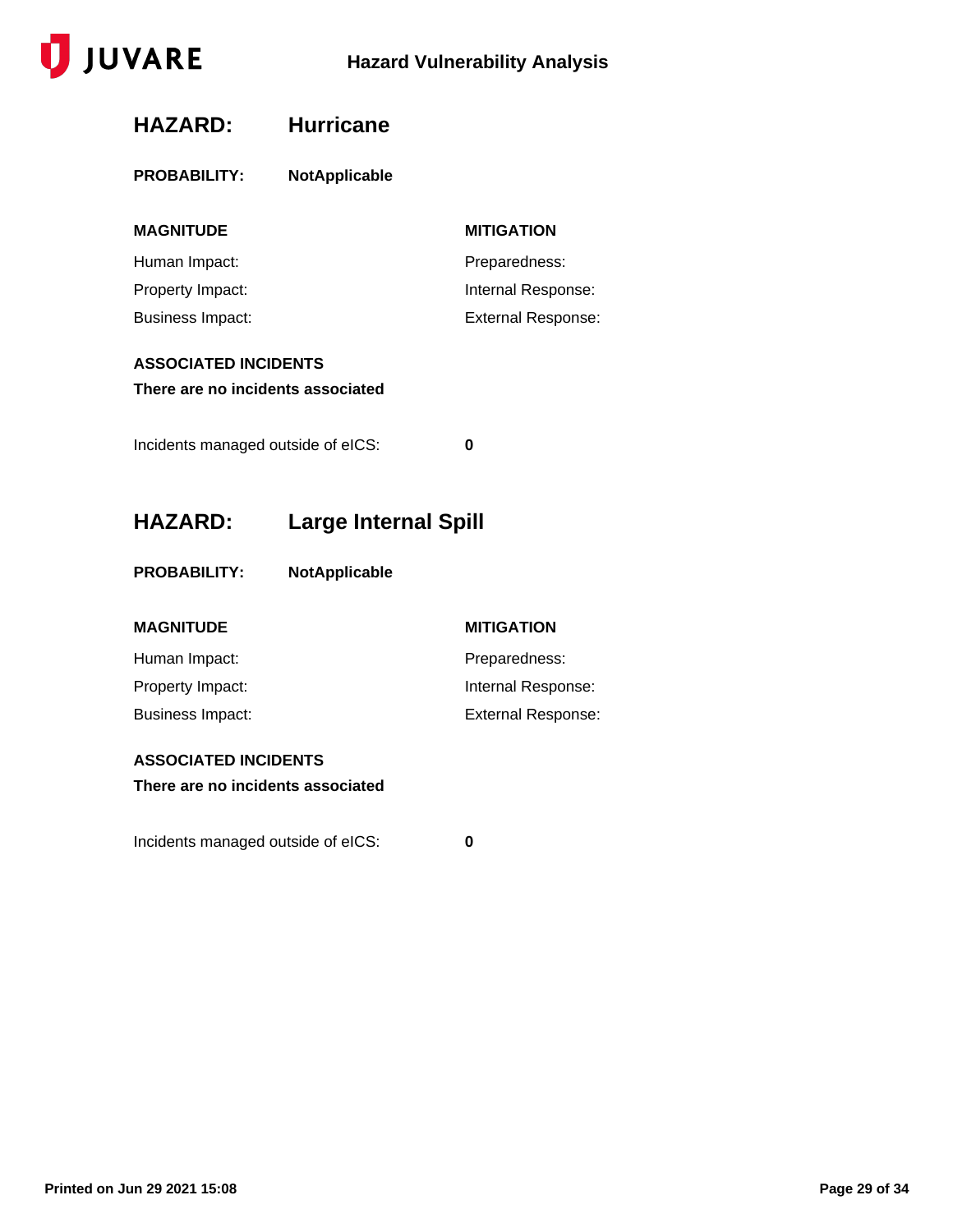

### **HAZARD: Natural Gas Failure**

| <b>PROBABILITY:</b>                | <b>NotApplicable</b> |                           |
|------------------------------------|----------------------|---------------------------|
| <b>MAGNITUDE</b>                   |                      | <b>MITIGATION</b>         |
| Human Impact:                      |                      | Preparedness:             |
| Property Impact:                   |                      | Internal Response:        |
| <b>Business Impact:</b>            |                      | <b>External Response:</b> |
| <b>ASSOCIATED INCIDENTS</b>        |                      |                           |
| There are no incidents associated  |                      |                           |
|                                    |                      |                           |
| Incidents managed outside of eICS: |                      | 0                         |
|                                    |                      |                           |
| <b>HAZARD:</b>                     | <b>Other</b>         |                           |
| <b>PROBABILITY:</b>                | <b>NotApplicable</b> |                           |
| <b>MAGNITUDE</b>                   |                      | <b>MITIGATION</b>         |
| Human Impact:                      |                      | Preparedness:             |
| Property Impact:                   |                      | Internal Response:        |
| <b>Business Impact:</b>            |                      | <b>External Response:</b> |
| <b>ASSOCIATED INCIDENTS</b>        |                      |                           |
| There are no incidents associated  |                      |                           |
|                                    |                      |                           |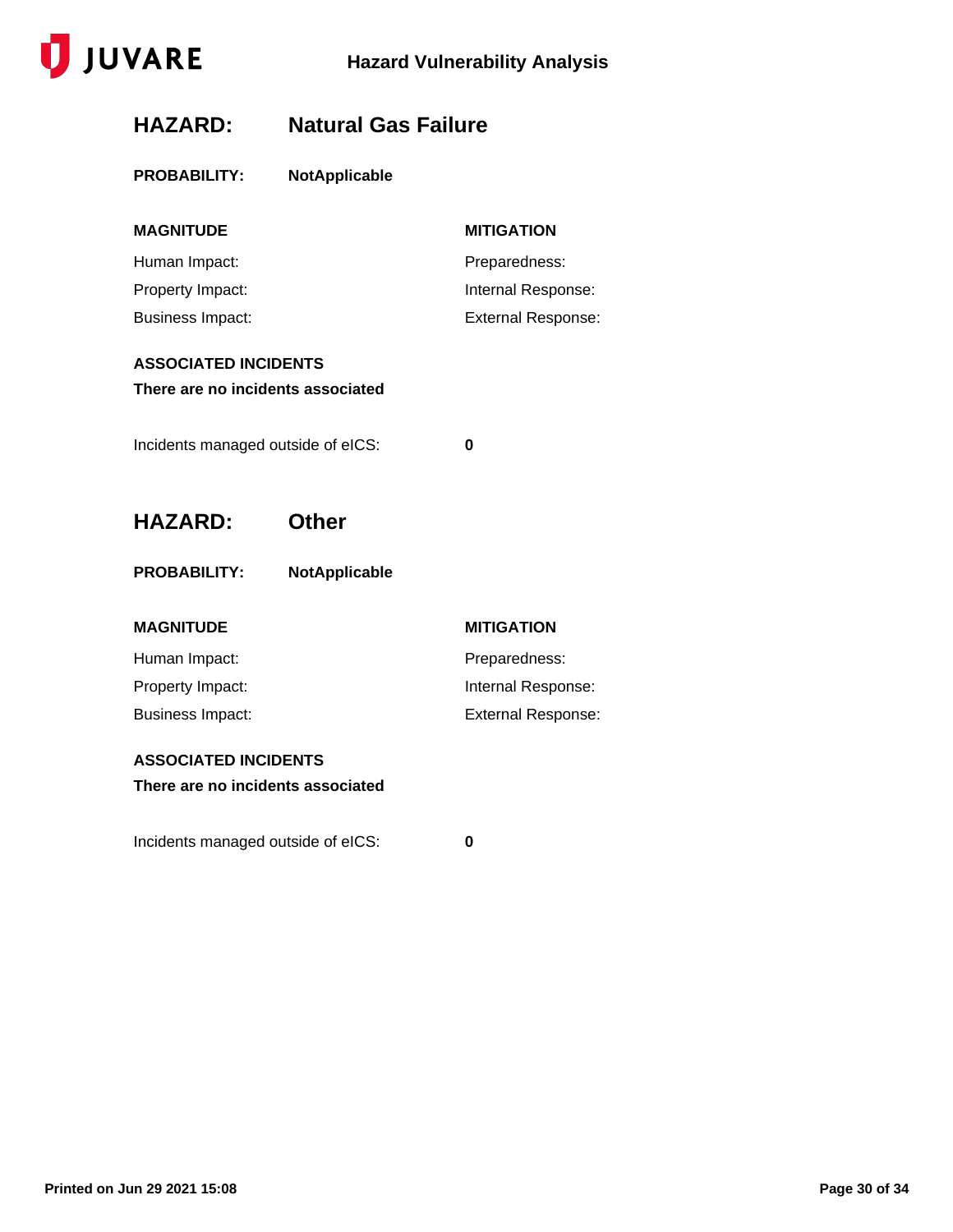

### **HAZARD: Other Utility Failure**

| <b>PROBABILITY:</b> | <b>NotApplicable</b> |                   |  |
|---------------------|----------------------|-------------------|--|
| <b>MAGNITUDE</b>    |                      | <b>MITIGATION</b> |  |
| Human Impact:       |                      | Preparedness:     |  |

| Property Impact: | Internal Response: |
|------------------|--------------------|
| Business Impact: | External Response: |

### **ASSOCIATED INCIDENTS**

**There are no incidents associated**

Incidents managed outside of eICS: **0**

**HAZARD: Picketing**

| <b>PROBABILITY:</b> | <b>NotApplicable</b> |
|---------------------|----------------------|
|                     |                      |

| <b>MITIGATION</b>         |
|---------------------------|
| Preparedness:             |
| Internal Response:        |
| <b>External Response:</b> |
|                           |

### **ASSOCIATED INCIDENTS**

**There are no incidents associated**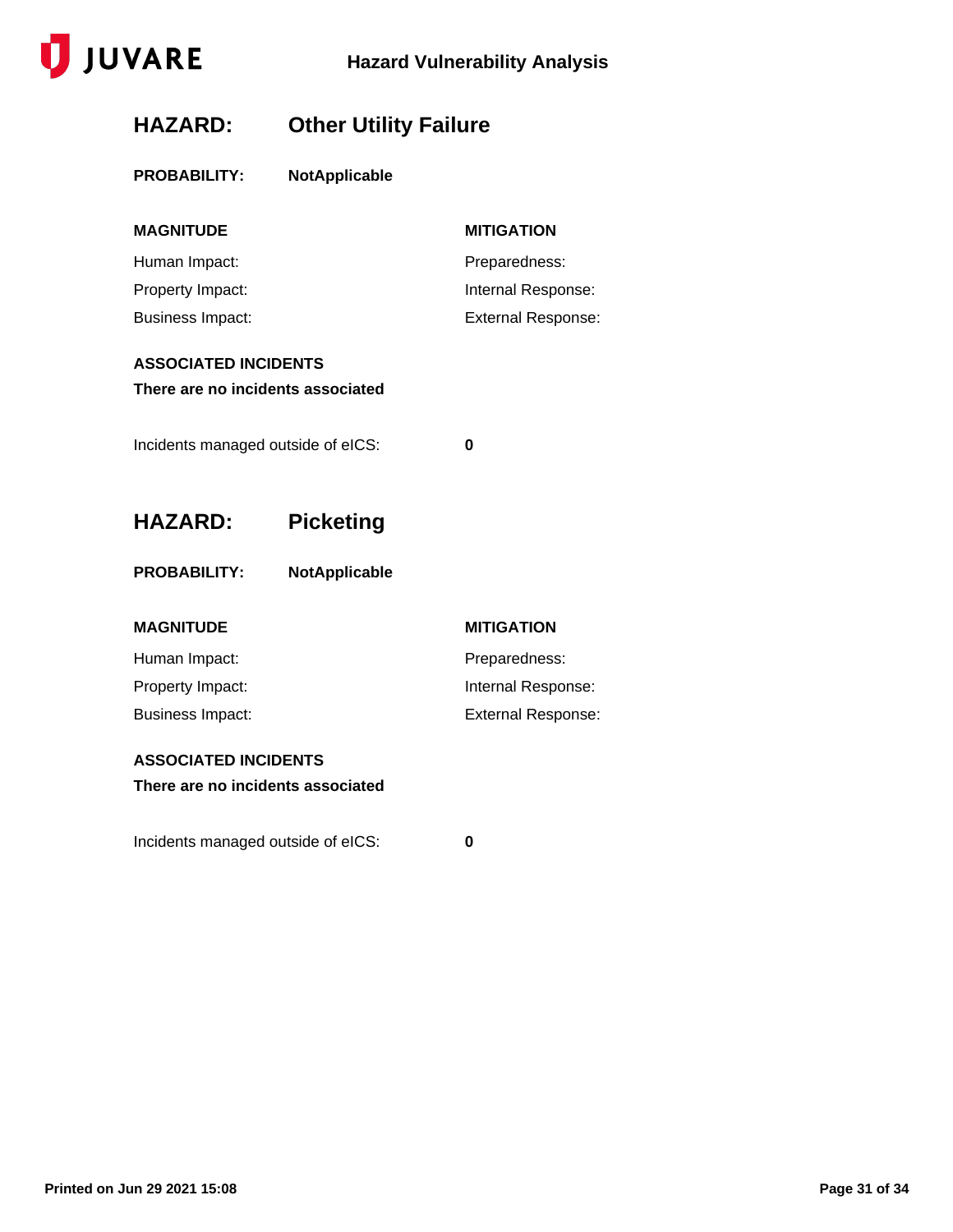

### **HAZARD: Strikes / Labor Action / Work Stoppage**

| <b>PROBABILITY:</b> | <b>NotApplicable</b> |
|---------------------|----------------------|
|---------------------|----------------------|

| <b>MITIGATION</b>  |
|--------------------|
| Preparedness:      |
| Internal Response: |
| External Response: |
|                    |

### **ASSOCIATED INCIDENTS**

**There are no incidents associated**

Incidents managed outside of eICS: **0**

**HAZARD: Suspicious Odor**

**PROBABILITY: NotApplicable**

| <b>MITIGATION</b>         |
|---------------------------|
| Preparedness:             |
| Internal Response:        |
| <b>External Response:</b> |
|                           |

#### **ASSOCIATED INCIDENTS**

**There are no incidents associated**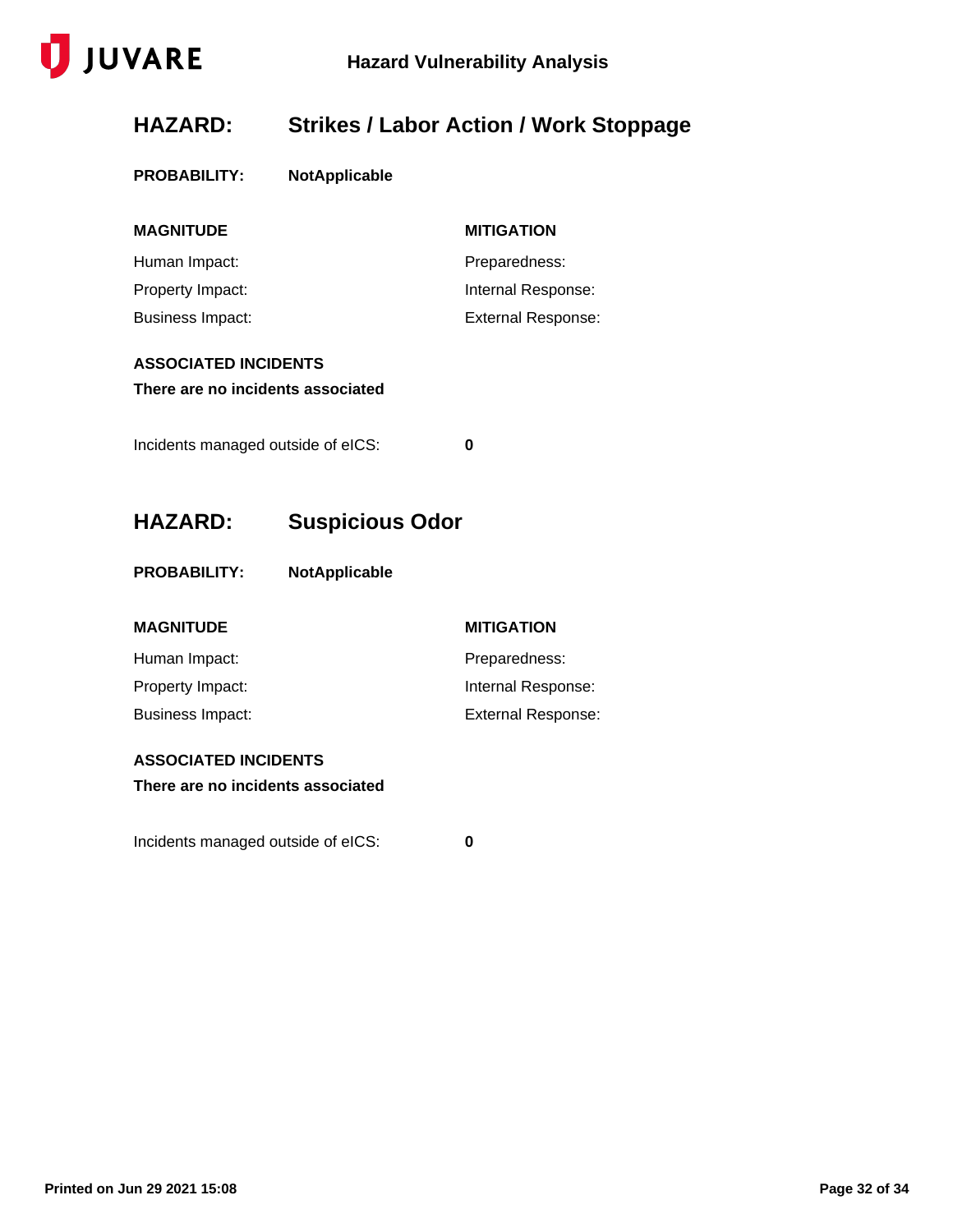

| <b>HAZARD:</b>                     | <b>Tornado</b>       |                           |  |  |
|------------------------------------|----------------------|---------------------------|--|--|
| <b>PROBABILITY:</b>                | NotApplicable        |                           |  |  |
| <b>MAGNITUDE</b>                   |                      | <b>MITIGATION</b>         |  |  |
| Human Impact:                      |                      | Preparedness:             |  |  |
| Property Impact:                   |                      | Internal Response:        |  |  |
| <b>Business Impact:</b>            |                      | <b>External Response:</b> |  |  |
| <b>ASSOCIATED INCIDENTS</b>        |                      |                           |  |  |
| There are no incidents associated  |                      |                           |  |  |
|                                    |                      |                           |  |  |
| Incidents managed outside of eICS: |                      | 0                         |  |  |
|                                    |                      |                           |  |  |
|                                    |                      |                           |  |  |
| <b>HAZARD:</b>                     | <b>Tsunami</b>       |                           |  |  |
| <b>PROBABILITY:</b>                | <b>NotApplicable</b> |                           |  |  |
| <b>MAGNITUDE</b>                   |                      | <b>MITIGATION</b>         |  |  |
| Human Impact:                      |                      | Preparedness:             |  |  |
| Property Impact:                   |                      | Internal Response:        |  |  |
| <b>Business Impact:</b>            |                      | <b>External Response:</b> |  |  |
| <b>ASSOCIATED INCIDENTS</b>        |                      |                           |  |  |
| There are no incidents associated  |                      |                           |  |  |